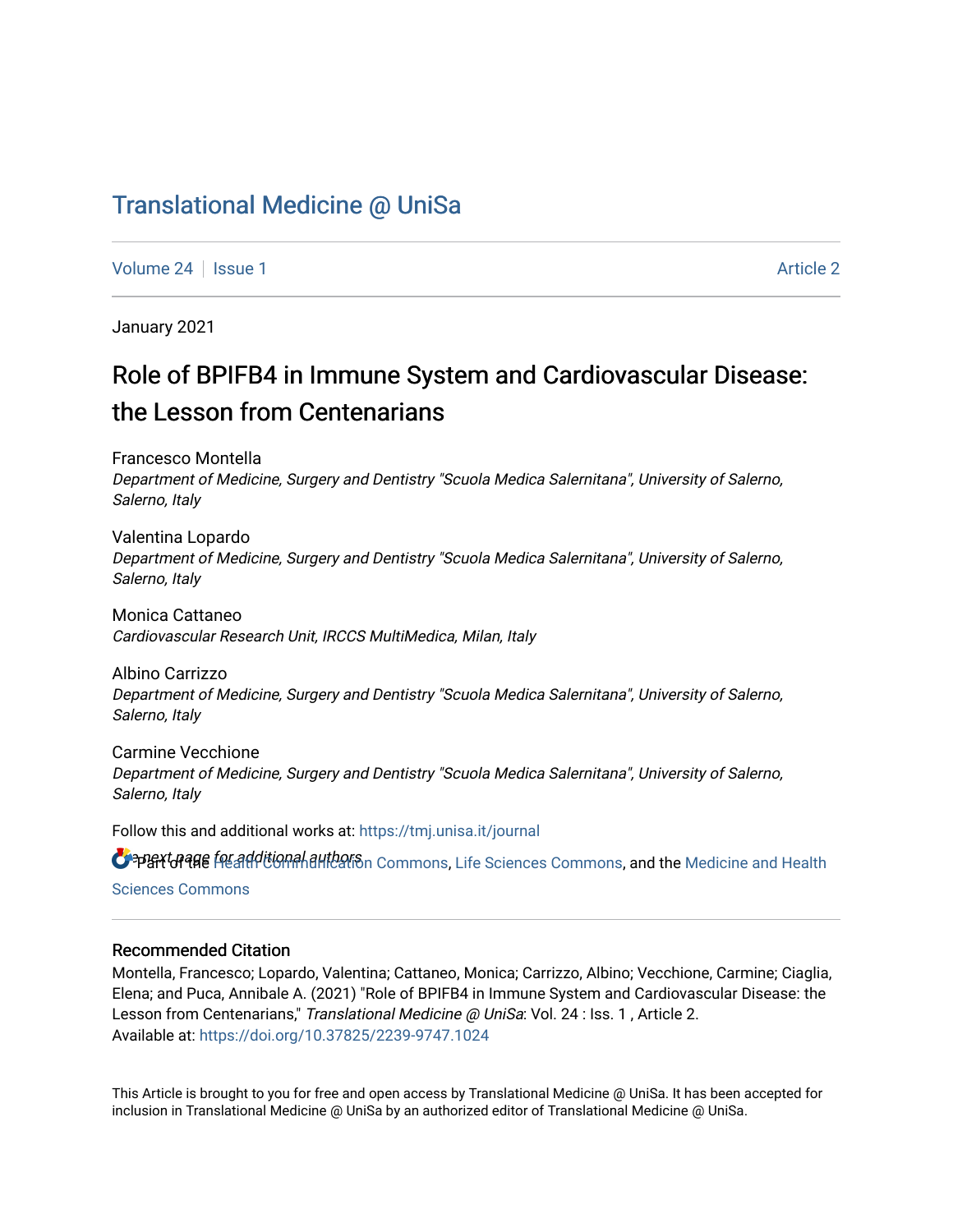# Role of BPIFB4 in Immune System and Cardiovascular Disease: the Lesson from **Centenarians**

# Authors

Francesco Montella, Valentina Lopardo, Monica Cattaneo, Albino Carrizzo, Carmine Vecchione, Elena Ciaglia, and Annibale A. Puca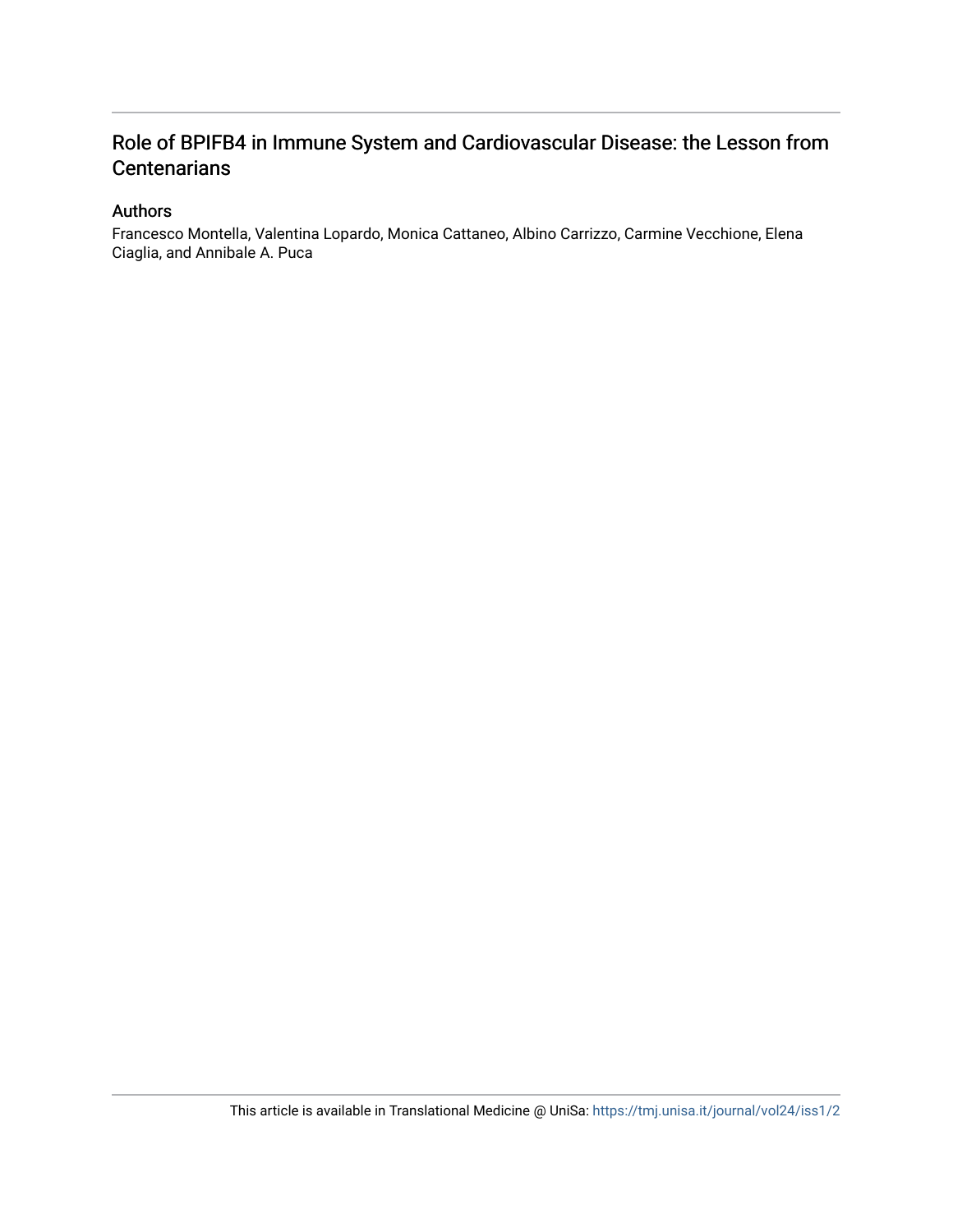# The Role of BPIFB4 in Immune System and Cardiovascular Disease: The Lesson from Centenarians

Francesco Montella <sup>[a,](#page-2-0)[1](#page-2-1)</sup>, V[a](#page-2-0)lentina Lopardo <sup>a[,1](#page-2-1)</sup>, Monica Cattaneo <sup>[b](#page-2-2)</sup>, Albino Carrizzo <sup>a,[c](#page-2-3)</sup>, C[a](#page-2-0)rmine Vecchione <sup>a[,c](#page-2-3)</sup>, Elena Ciaglia<sup>[a,](#page-2-0)\*\*</sup>, Annibale Alessandro Puca <sup>a[,b](#page-2-2),\*</sup>

<span id="page-2-0"></span><sup>a</sup> Department of Medicine, Surgery and Dentistry "Scuola Medica Salernitana", University of Salerno, Via Salvatore Allende, 84081, Baronissi, Salerno, Italy

<span id="page-2-2"></span><sup>b</sup> Cardiovascular Research Unit, IRCCS MultiMedica, 20138, Milan, Italy

<span id="page-2-3"></span><sup>c</sup> Department of Vascular Physiopathology, IRCCS Neuromed, Pozzilli, 86077, Isernia, Italy

#### Abstract

Recent discoveries have shed light on the participation of the immune system in the physio pathology of the cardiovascular system underpinning the importance of keeping the balance of the first to preserve the latter. Aging, along with other risk factors, can challenge such balance triggering the onset of cardiovascular diseases.

Among several mediators ensuring the proper cross-talk between the two systems, bactericidal/permeabilityincreasing fold-containing family B member 4 (BPIFB4) has been shown to have a pivotal role, also by sustaining important signals such as eNOS and PKC-alpha.

In addition, the Longevity-associated variant (LAV), which is an haplotype allele in BPIFB4 characterized by 4 missense polymorphisms, enriched in homozygosity in Long Living Individuals (LLIs), has been shown to be efficient, if administered systemically through gene therapy, in improving many aspects of cardiovascular diseases (CVDs). This occurs mainly through a fine immune system remodeling across: 1) a M2 macrophage polarizing effect, 2) a favorable redistribution of the circulating monocyte cell subsets and 3) the reduction of T-cell activation. Furthermore, LAV-BPIFB4 treatment induced a desirable recovery of the inflammatory balance by mitigating the pro-inflammatory factor levels and enhancing the anti-inflammatory boost through a mechanism that is partially dependent on SDF-1/CXCR4 axis.

Importantly, the remarkable effects of LAV-BPIFB4 treatment, which translates in increased BPIFB4 circulating levels, mirror what occurs in long-living individuals (LLIs) in whom the high circulating levels of BPIFB4 are protective from age-related and CVDs and emphasize the reason why LLIs are considered a model of successful aging. Here, we review the mechanisms by which LAV-BPIFB4 exerts its immunomodulatory activity in improving the cardiovascular-immune system dialogue that might strengthen its role as a key mediator in CVDs.

### 1. Introduction

C VDs represent the leading cause of death worldwide. According to WHO, 17.9 million people died from CVDs in 2019 (about 32% of global deaths) [[1\]](#page-11-0). In order to ameliorate the management of CVDs, a more integrated vision of cardiac biology is critical to better determine the mechanisms

leading to CVDs onset and progression. Not surprising the cardiovascular system is made up of a wide range of cells that interoperate generating a complex network capable in maintaining the entire organism functionality and integrity. In heart, ventricular and atrial cardiomyocytes represent the most abundant cell population followed by endothelial cells, fibroblasts, pericytes, smooth muscle

Received 16 November 2021; revised 16 December 2021; accepted 28 December 2021. Available online 23 December 2021.

<sup>\*</sup> Corresponding author. Fax:  $+39089969602$ .

<sup>\*\*</sup> Corresponding author. Fax:  $+39089969602$ .

E-mail addresses: [eciaglia@unisa.it](mailto:eciaglia@unisa.it) (E. Ciaglia), [apuca@unisa.it](mailto:apuca@unisa.it) (A.A. Puca). <sup>1</sup> These authors contributed equally to this work.

<span id="page-2-1"></span>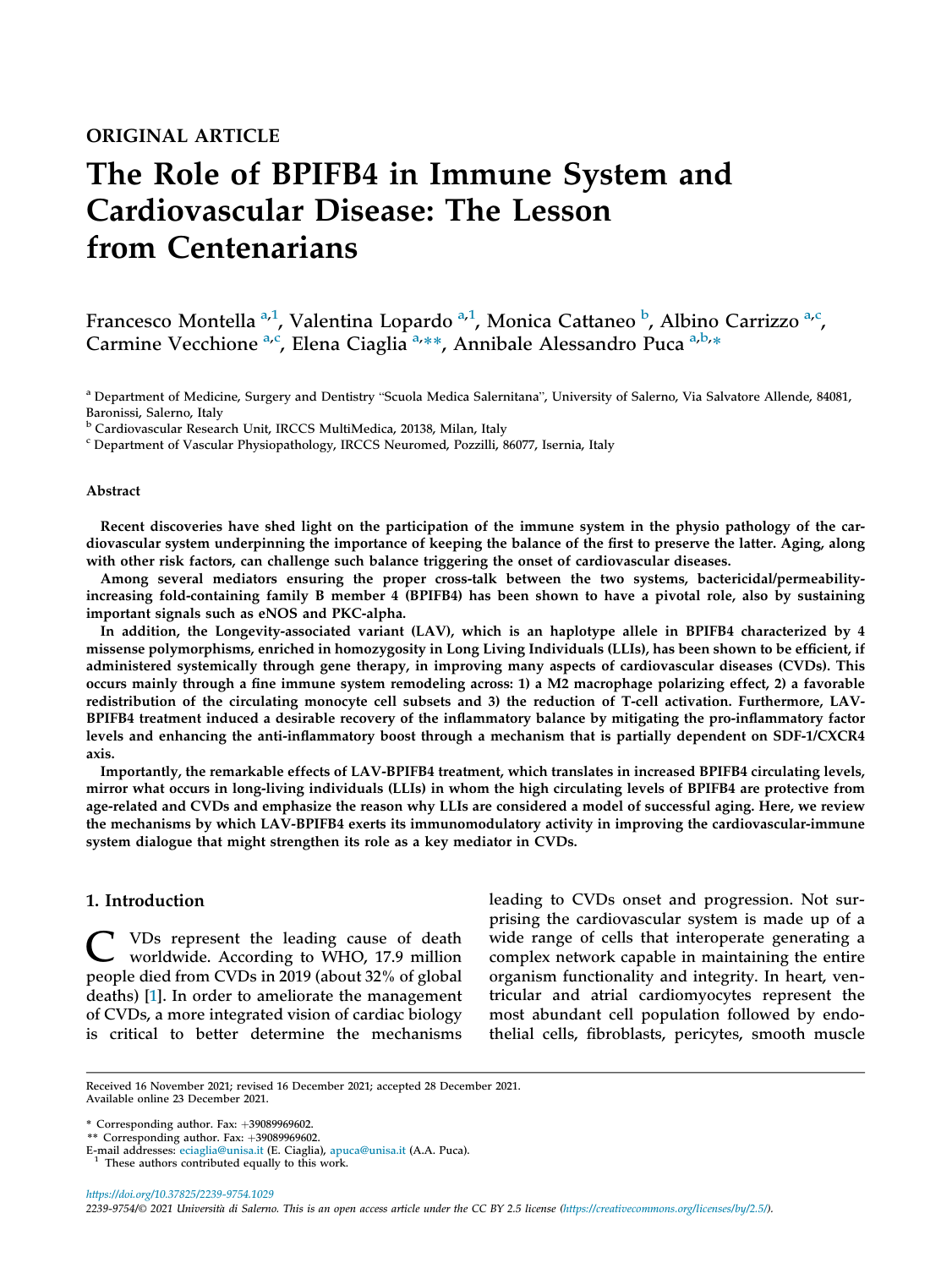cells, adipocytes, mesothelial cells, neuronal cells and - resident or from circulating blood - immune cells of both myeloid (monocytes, macrophages, neutrophils and dendritic cells) and lymphoid origin (T and B cells) [[2\]](#page-11-1). Even if immune cells represent the minor population of the heart (between 5% and 10%), their involvement in both physiological and pathological conditions in heart and their dialogue with myocytes and non-myocytes cells is definitely an interesting field of study. Endothelial cells, smooth muscle cells and pericytes are the major cellular component of vessels, arteries, and capillaries and interact through a bidirectional interchange of signals and factors with circulating immune players [[3,](#page-11-2)[4](#page-11-3)]. These intricate cross-talks maintain the myocardium and vessels homeostasis and, when unbalanced, lead to several CVDs. This unbalance occurs during aging thus triggering the onset of CVDs. The remodeling of the morphological structure of heart and vasculature, the persistent exposure to risk factors together with the progressive age-associated decline in heart functionality and integrity, result in several cardiovascular diseases, including atherosclerosis, hypertension, diabetic cardiomyopathy, myocardial infarction, stroke and others [\[5](#page-11-4)]. Compared to elderly people, longliving individuals (LLIs) represent a model of successful healthy aging. LLIs are less prone to be affected by CVDs thanks to their ability in preserving both immune response and inflammatory balance, which are usually lost and/or deteriorated in the elderly. Here we will discuss the role of the LAV haplotype in the BPIFB4 gene found enriched in homozygosity in LLIs and under positive and balancing selection, in restoring the proper inflammatory balance and successfully modulating the immune system in physio-pathological conditions directly (or indirectly) related to CVDs. (see [Fig. 1](#page-10-0)).

# 2. BPIFB4 and its longevity-associated variant: from the expression in long-living individuals (LLIs) to the protective mechanisms in disease

### 2.1. BPIFB4-related immunomodulatory effects in LLIs

Despite the increase of life expectancy in industrialized populations that occurred in the last century, a sedentary lifestyle, wrong nutritional habits and exposure to pollution led to an increased incidence of CVD-related morbidity and mortality. The case of Long-Living Individuals (LLIs) is the unique model of delaying or avoiding diseases of aging, mainly CVDs, extending life-span of 40 years in comparison to their original cohort life expectancy.

While it is true that diet and exercise are impacting on the ability to reach eighties in good health, there is no external intervention that correlates with succeeding in reaching extreme ages, such as the supercentenarian ones (110 years old). Thus, despite many evidences are pointing to a balanced diet, such as Mediterranean Diet, which is characterized by a low glycemic index (GI), a low animal protein intake, phytochemical compounds (found in vegetables, fruit, red wine, olive oil) as protective towards cancer and cardiovascular diseases [[6\]](#page-11-5), genetic factors may represent a main cause for the increased average survival rate of LLIs. Indeed, LLIs are gifted by a genetic signature that allow them to survive to extreme ages avoiding diseases of aging [\[7](#page-11-6)]. This reflects in exceptional longevity occurring in families, with a reduction of CVDs and overall mortality among centenarian's offspring and siblings  $[8-10]$  $[8-10]$  $[8-10]$ . In the recent years GWASs (Genome Wide Association Studies) have been run on LLIs and controls to identify genetic variants that confer either advantage or a disadvantage to reach extreme ages. LAV-BPIFB4 is a four-missense single-nucleotide polymorphism haplotype of the Bactericidal/ permeability-increasing fold-containing family B member 4 (BPIFB4) gene that has been found to be enriched as homozygous genotype in LLIs, thus protective for human health, in three independent populations from Italy, Germany and USA [\[11](#page-11-8)] with an allele frequency of 29.5% with respect to the 66% of the Wild Type (WT) haplotype. LAV homozygous genotype reaches 14% in centenarians compared to 10% in controls  $[11-13]$  $[11-13]$  $[11-13]$ . The homozygous genotype showed a clear correlation with high eNOS phosphorylation in serine 1177 that correlates with high activity and Nitric Oxide (NO) production in PBMCs of healthy subjects. Furthermore, an inverse correlation of the homozygous LAV-BPIFB4 was found with frailty in elderly subjects and accordingly, in old mice LAV-BPIFB4 gene transfer delayed frailty progression [[13\]](#page-11-9). BPIFB4 is a secreted protein found in respiratory secretion, upper airways and proximal trachea [[14\]](#page-11-10) with an appreciable expression also in cardiomyocytes and endothelial cells [[15\]](#page-11-11), PBMCs [\[16](#page-11-12)], cardiac pericytes (personal communication) and striatal-derived cell lines [\[17](#page-11-13)]. BPIFB4 is particularly abundant in serum of long-living individuals presumably allowing them to maintain a proper balance between anti-inflammatory and proinflammatory mechanisms without encountering the detrimental remodeling of immune system usually found in the elderly [\[18](#page-11-14)].

The genetic and epigenetic findings described above about BPIFB4 and LLIs, gave an impulse to further scan LLIs for the identification of new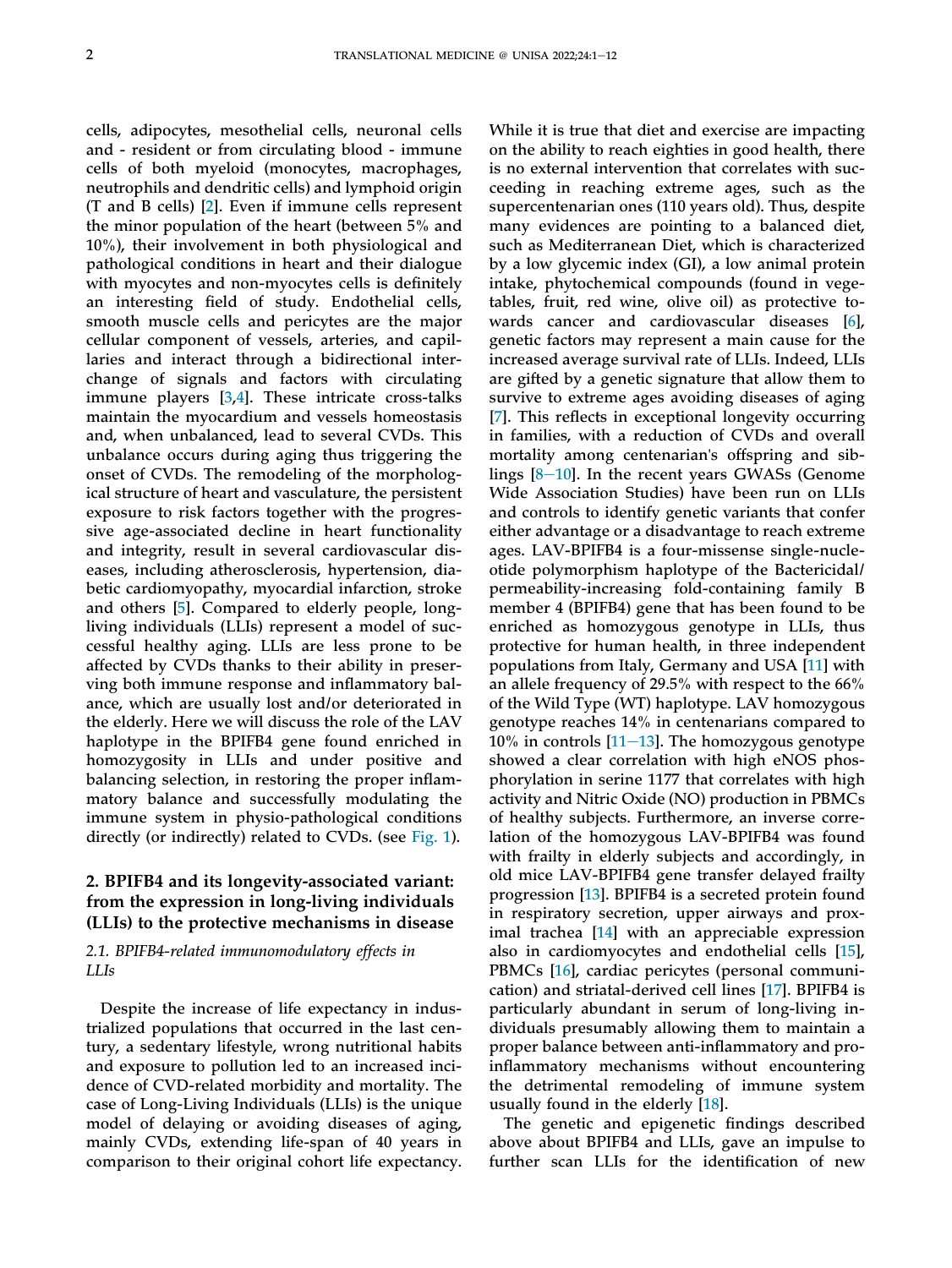molecules to be candidates for their delaying of CVD and other age correlated diseases. A cytokines analysis conducted in a first cohort of  $N = 20$  Long living individuals (LLIs) from Cilento, a rural area of the South Italy, demonstrated an increase of IL-10 and IL-1RA in the plasma of LLIs compared to healthy volunteers [\[19](#page-11-15)]. From a functional point of view, we also recently described a peculiar anti-inflammatory ability of LLI's plasma. When healthy monocytes-derived macrophages were differentiated in presence of plasma from LLIs, they acquired a  $CD206 + CD163 + macrophage$  phenotype, highlighting their M2 anti-inflammatory nature. Furthermore, BPIFB4 protein, found enriched in LLIs' plasma, was responsible for the M2 polarizing activity of LLIs' plasma. Indeed, the BPIFB4 neutralizing antibody induced a significant decrease in macrophage M2 recovery upon stimulation with LLIs' plasma [[20\]](#page-11-16). Next, a Multiplex bead-based immunoassay on LLIs' plasma revealed that other factors characterized LLIs compared to adult individuals. Among these, thymus and activation regulated chemokine (TARC)/CCL17 and smallinducible cytokine B10 (IP-10)/CXCL10) cytokines were the only additional factors enriched in centenarians, thus indicating them as additional key mediators of successful ageing [\[21](#page-11-17)]. The two cytokines are mainly released from myeloid cells: IP-10 is an effector cytokine enhancing host performance against infectious disease [\[22](#page-11-18)]; TARC is implicated in the T cell recruitment and produced from M2 macrophages as effector molecule that inhibit M1 inflammatory macrophages generation [[23\]](#page-11-19). However only TARC seems to be responsible for M2 polarizing action of LLIs plasma as TARC-, but not IP-10-blocking antibodies were able to rescue the M2 enrichment in monocyte-derived macrophage compartment [\[21](#page-11-17)].

Taking all the above results in consideration, we reasoned that the peculiar cytokine profile may be responsible for the skewed monocytes asset found in LLIs. Indeed, characterization of circulating monocytes from 52 LLIs (median-age 97) and 52 healthy volunteers (median-age 55) showed that the intermediate  $CD14++CD16+$  monocytes counts were lower in LLIs compared to control adults. Conversely, non-classical  $CD14 + CD16++$ monocyte counts, which are M2 macrophage precursors with an immunomodulatory function, were found significantly associated with the LLIs' state [\[21](#page-11-17)].

The enriched subset of non-classical monocytes is known to actively patrol the vasculature and remove damaged cells in several disease conditions, thereby aiding tissue healing and the resolution of inflammation [[24](#page-11-20)]. Further, non-classical patrolling monocytes might serve as precursors for protective M2-macrophages during soft tissue injury [[25](#page-11-21)].

#### 2.2. Molecular events regulating BPIFB4 action

Mechanistic investigations elucidated the signal transduction pathways by which BPIFB4 protein, and its LAV-isoform induces pleiotropic effects on immune system or in presence of cardiovascular disease to offer protection from age-related impairment. Among these, we previously reported that protein kinase R-like endoplasmic reticulum kinase (PERK), a kinase involved in the unfolded protein response, exerts the phosphorylation at Serine 75 of BPIFB4 (that seems to have a cytoplasmatic localization), and its LAV-variant in endoplasmic reticulum stress response and cellular homeostasis. This event also allows its interaction with the 14-3-3 protein and the Heat Shock Protein 90 (HSP-90) resulting in the BPIFB4-14-3-3-HSP90 complex that induces eNOS phosphorylation and NO production in endothelial cells [[26\]](#page-11-22). To be noted, the formation of the complex that is paired with the BPIFB4 serine 75 phosphorylation, is a peculiarity of LAV-BPIFB4. Consistently, ectopic expression of LAV-BPIFB4 in HUVEC endothelial cell lines resulted in the stimulation of NO production due to the activation of the Protein kinase C alpha (PKCa) signaling. Mechanistically, LAV-BPIFB4 augmented  $Ca^{2+}$  mobilization that in turn increased the translocation of PKCa to the plasma membrane. Importantly, in the absence of external  $Ca<sup>2+</sup>$ , the ability of LAV-BPIFB4 to enhance both PKCa and eNOS phosphorylation was abolished [\[27\]](#page-11-23). More recently, gene therapy in ApoE knockout mice with AAV-LAV-BPIFB4 has been described to reduce the formation of vascular plaques, and this effect was lost by the co-treatment with AMD3100, an inhibitor of CXCR4 receptor (a seven transmembrane G-protein-coupled, alpha-chemokine receptor specific for SDF-1a), which suggests a possible involvement in the LAV-BPIFB4 regulation of calcium via CXCR4-SDF1 pathway [[28\]](#page-12-0). The effects of LAV-BPIFB4 on this axis was valid also in the brain. Indeed, in a mouse model of Huntington's disease, the LAV-BPIFB4 plays a critical role in a CXCR4-dependent action, as shown both in vitro and in vivo, inducing SDF-1 expression from striatal cells and polarizing human microglia to an antiinflammatory status in culture. In this context the ability of LAV-BPIFB4 to finely shape the  $M1-M2$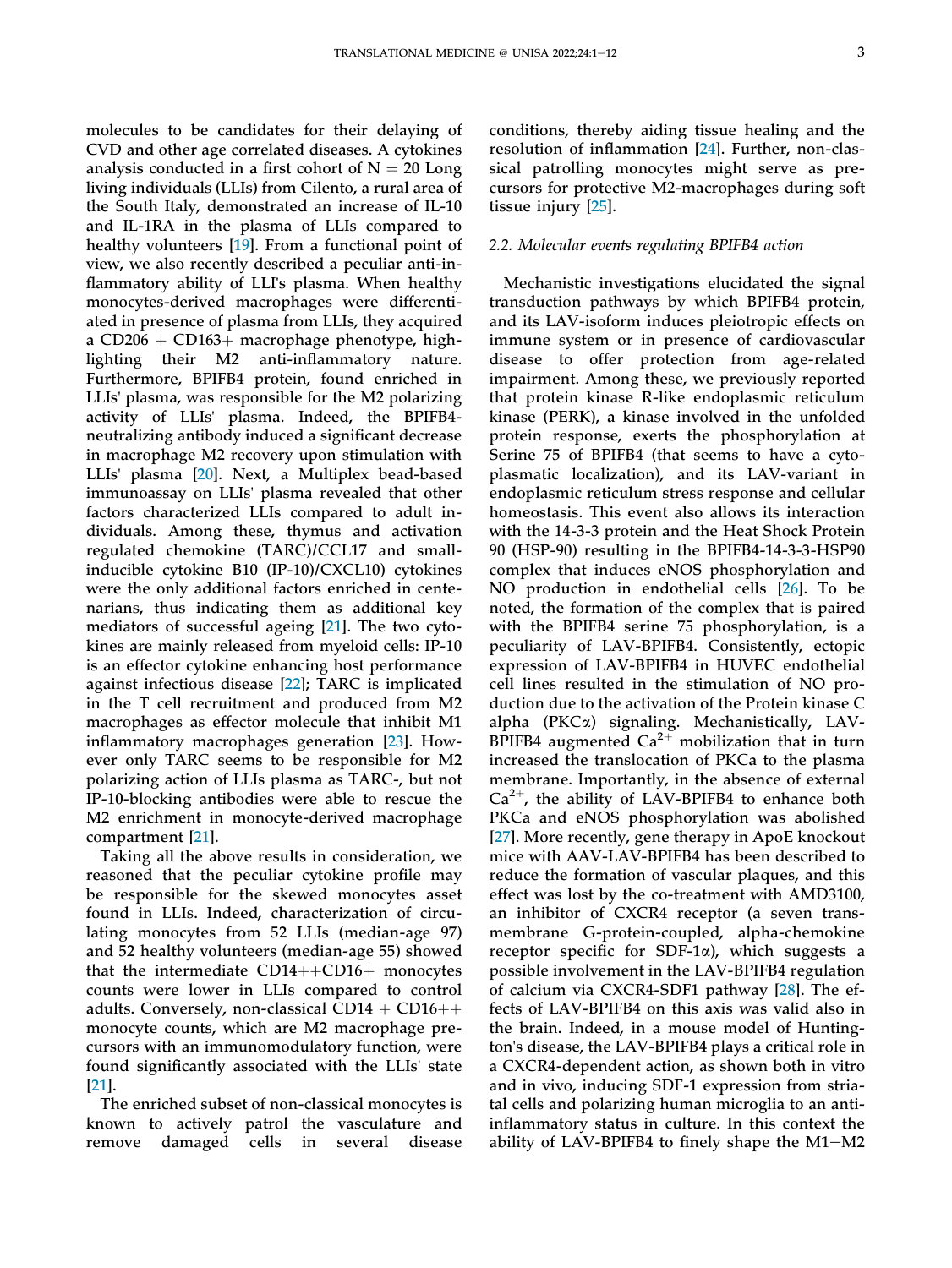balance of human microglia in part explains its therapeutic potential [\[17](#page-11-13)].

# 3. The auspicable atheroprotective role of LAV-BPIFB4 in human patients and in a mouse model of the disease

## 3.1. Atherosclerosis physiopathology

Atherosclerosis is a chronic inflammatory disease and it is considered maybe the first cause of coronary artery disease and stroke [[29\]](#page-12-1). Generally, atherosclerosis was considered a cholesterol storage disease caused by the accumulation of lipoproteins including LDL in the intimal tissue of arteries resulting in the continuous growth of fatty infiltrates rich in inflammatory leukocytes that macroscopically appear as plaques [\[30](#page-12-2)]. Plaque ruptures at the surface trigger thrombosis with a huge involvement of platelets [\[31](#page-12-3)]. The role of the innate immune system especially monocytes and macrophages, together with neutrophils and lymphocytes are also key for the onset and development of atherosclerosis [\[32](#page-12-4),[33\]](#page-12-5). Resident macrophages in atherosclerotic lesions are continuously exposed to accumulating lipids and their oxidized derivatives. Cholesterol clusters and oxidized LDL can induce monocytes and macrophage to polarize in inflammatory cells. Thus, in response to this environment, macrophages adapt their phenotype to a M1 activation state [[34\]](#page-12-6). M1 macrophages are associated with symptomatic and unstable plaques, whereas M2 macrophages are particularly abundant in stable zones of the plaque and asymptomatic lesions. This suggests that M2 macrophages are localized within human plaques and their intrinsic anti-inflammatory properties, are primarily associated with plaque stability [\[35](#page-12-7),[36\]](#page-12-8).

#### 3.2. LAV-BPIFB4 role in atherosclerotic process

The balance between the thickness of fibrotic cup that surrounds the plaque and the inflammatory status determines the stability of the entire system. An unbalanced environment leads to a break of the plaque with the high risk of circulating debris and thrombus with consequential ictus, myocardial infarction or stroke [\[37](#page-12-9)]. In this scenario, LAV-BPIFB4 was found to reduce atherosclerotic progression leading the immune system to an anti-inflammatory polarization. In an ApoE knockout mice fed a high-lipid diet, a well-known atherosclerosisprone murine model, it has been demonstrated the efficacy of LAV-BPIFB4 in contrasting endothelial dysfunction, plaque progression, inflammatory

cytokine release, macrophage shift, and T cell activation. First we observed that LAV-BPIFB4 gene transfer causes a CXCR4-dependent redistribution of the two major monocyte subsets with reduced Ly6Clow subsets and increased circulating Ly6Chigh cells, common precursor of M2 atheroprotective macrophages [[28\]](#page-12-0). As a result, LAV-BPIFB4 gene therapy reduced the proliferation of Ki-67+ T cell in murine blood. Looking at  $CD3+$ subset, LAV-BPIFB4 gene decreased the abundance of proliferating cytotoxic  $CD8+$  T. These effects were inhibited by the CXCR4 inhibitor AMD3100. Following a translational approach, we proved that the healthy phenotype of LLIs can be transferred to both murine models and cultured human tissues not only by the delivery of LAV-BPIFB4 gene but also by a recombinant protein (rhLAV-BPIFB4) treatment. Indeed, the administration of recombinant protein lead the atherosclerotic patients macrophages to acquire a M2 phenotype, as shown by the up-regulation of the canonical M2 marker CD163. Furthermore, the LAV-BPIFB4 recombinant protein finely modulated the cytokine secretion from atherosclerotic vessel after 72 h of culture, increasing the atheroprotective IL-33 and downregulating pro-inflammatory IL-1 $\beta$  and TNF- $\alpha$ . In this view, LAV-BPIFB4 appears as a promising immunoregulatory agent in atherosclerosis. Indeed, LAV-BPIFB4 gene therapy succeeded in the two primary endpoints: improving endothelial dysfunction and reducing adverse vascular effects in ApoE knockout mice [[28\]](#page-12-0). More interestingly, from a clinical point of view, in patients with no subclinical carotid atherosclerosis, the protein's concentration was significantly higher if compared to patients with carotid stenosis. Furthermore, genotype stratification analysis confirmed that LAV carriers have more frequently an intima media thickness (IMT) < 2 mm and had a higher level of protective BPIFB4 compared to WT carriers [\[28](#page-12-0)]. Overall these preclinical data proposed LAV-BPIFB4 as relevant immunomodulatory/immunotherapeutic tool in Atherosclerotic progression.

# 4. The role of LAV-BPIFB4 in rescuing heart functionality in diabetic cardiomyopathy

Diabetic cardiomyopathy is a clinical condition of myocardial dysfunction that occur in diabetic patients without cardiac risk factors (ie, coronary artery disease, hypertension, valvular complications), which in turn becomes a risk factor for heart failure [\[38](#page-12-10),[39\]](#page-12-11).

From a metabolic point of view, hyperglycaemia, hyperlipidaemia and lipotoxicity caused by a lack of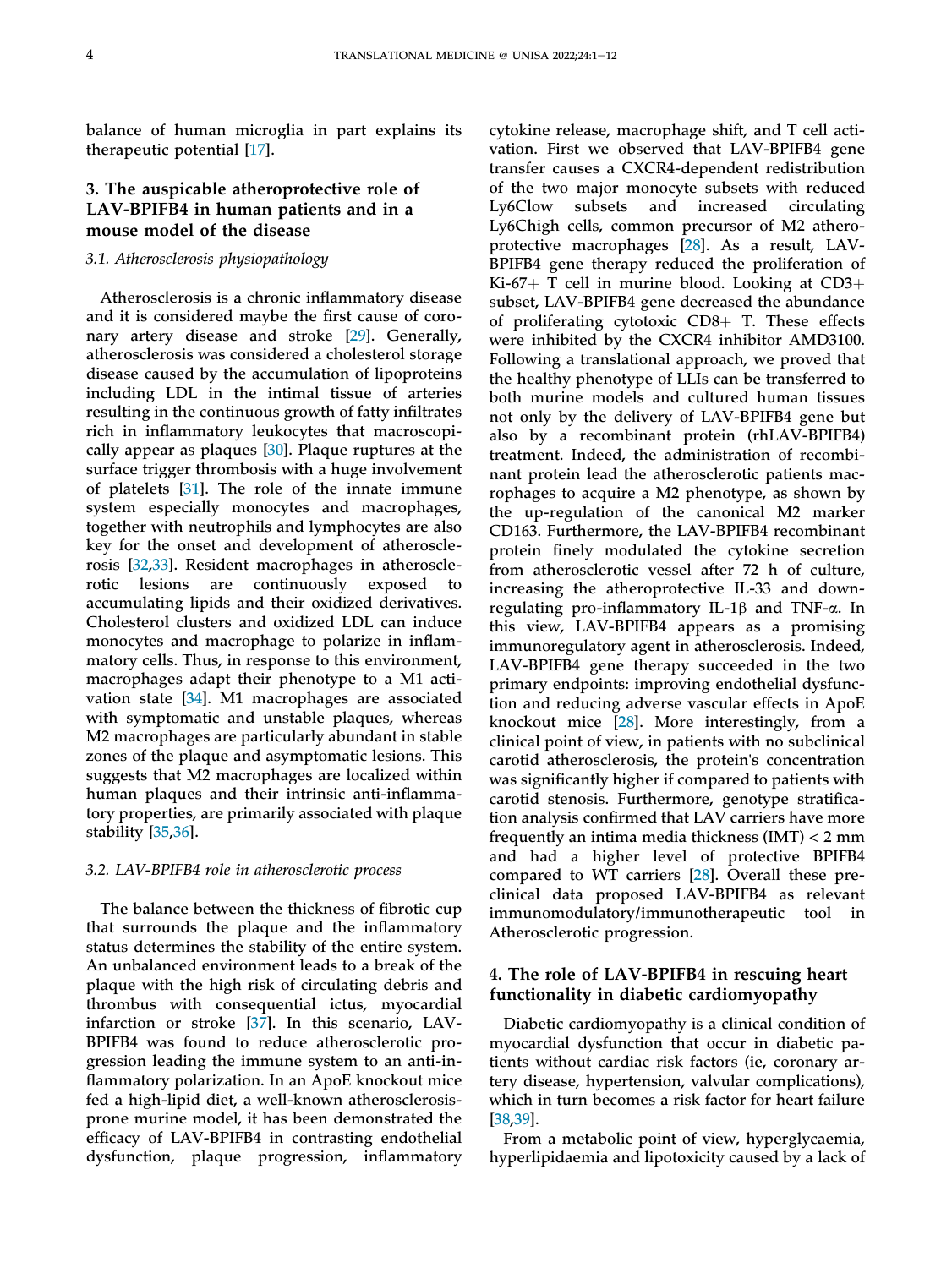insulin or insulin resistance trigger mithocondrial dysfunction due to increased intracellular fatty acid, enhanced ROS and RNS production. These events in turn lead to cardiac alterations: 1) cardiomyocytes death and hypertrophy, 2) cardiac fibrosis associated with impaired ECM degradation by MMPs, release of TNF, TGF-b, angiotensin II 3)microvascular dysfunction mediated by endothelial damage (reduced NO signalling) [[40\]](#page-12-12). Pro-inflammatory pathways work synergically with the pathological mechanisms of diabetic cardiomyopathy leading to a systemic and cardiac inflammatory cell activation, as shown by the high detrimental levels of IL-1 $\beta$ , NF-kb, TNF-a, AKT1 and lypoxigenase. At this regard, we have been recently investigated the immunomodulatory role of LAV-BPIFB4 in diabetic cardiomyopathy [\[15](#page-11-11)] through the SDF-1/CXCR4 axis, known to be involved in the development of cardiac dysfunction underpinning diabetic cardiomyopathy [[41,](#page-12-13)[42](#page-12-14)] and reported as the mechanisms through which LAV-BPIFB4 induces M2 macrophage polarization in atherosclerosis [\[28](#page-12-0)]. Both in human cardiac cells and in validated db/db mice model, the overexpression of LAV-BPIFB4 had a desirable effect in restoring the affected cardiac functionality compromised by the diabetes-induced damage. Indeed, LAV-BPIFB4-treated mice showed an improved systolic function and capillaries density coupled with the increased expression of MyHC- $\alpha$ , involved in the contractile property of myocytes and endothelial function, and reduction in heart lipid content. The in vivo co-treatment with LAV-BPIFB4 and an antagonist of CXCR4 (ie, AMD-070) prevented the resolutive effect of LAV-BPIFB4 confirming that this peculiar isoform of BPIFB4 operates through SDF-1/CXCR4 axis. LAV-BPIFB4 in vitro treatment and in vivo gene therapy were also able to induce the expression of SDF-1 respectively in human  $CD14 + CD16 +$  intermediate monocytes from type 2 diabetic patients and in peripheral blood and heart of diabetic mice. In concert with the beneficial effect of SDF-1 on heart and the ability of BPIFB4 in promoting the SDF-1 expression on monocytes and in db/db mice heart, LAV-BPIFB4 might be considered as an immunoregulatory driver in CVDs (i.e. diabetic cardiomyopathy) considering its influence on SDF-1 expression that in turn could exhibit its protective role.

#### 5. BPIFB4 as a prognostic factor in COVID-19

Cardiovascular diseases constitute one of the most common comorbitities (with a prevalence of 8% from independent studies) [\[43](#page-12-15),[44\]](#page-12-16) in patients infected with Severe acute respiratory syndrome coronavirus 2 (SARS-CoV-2), the Coronaviridae family virus causing COVID-19 pandemic. CVDs are doubly implicated in COVID-19 both due to the high risk of COVID-19 in pre-existing CVDs patients and on account of the cardiovascular implications of the infection among patients with COVID-19 [\[45](#page-12-17)]. Briefly, the viral spike protein binds the ACE2 receptor expressed on host cells and, following the entry and replication, it triggers an uncontrolled immune response to which the immune system responds with an inadequate virus clearance and an inflammatory imbalance that mune system responds whil an inadequate virus<br>clearance and an inflammatory imbalance that<br>conversely leads to the sadly known "cytokine clearance and an initial<br>millimatory modiation conversely leads to the sadly known "cytokine<br>storm". The Angiotensin-converting enzyme 2 receptor is not only expressed on nasal epithelial cells, lungs, and bronchial branches (making ACE2 receptor the key factor for SARS-CoV-2 infection) but also on cardiomyocytes, cardiofibroblasts, pericytes, coronary endothelial cells and cardiac muscle cells [\[46](#page-12-18)]. The almost ubiquitous presence of ACE2 receptor on different cardiac cell subtypes might explain the potential involvement of the cardiovascular system in SARS-CoV-2 infection and the related complications including myocarditis, heart failure, cardiomyopathy, myocardial infarction, and thromboembolic events [\[47](#page-12-19)]. In addition, the dysregulation of cardiac immune cells unabled to counteract the infection and the cytokine storm established the need to investigate successful immunotherapies for COVID-19 and cardiovascular complications. Among the others (recently reviewd by Xie et al., 2021, [\[48](#page-12-20)]), BPIFB4 seems to be a valid prognostic marker for COVID-19 being its low circulating levels in SARS-CoV-2-positive individuals (with respect to LLIs and controls groups) that is further reduced in high-grade patients [[49\]](#page-12-21). In vitro experiments on PBMCs have showed a biphasic immune response mediated by recombinant LAV-BPIFB4 (rLAV-BPIFB4) that in the first phase of the infection induced a hyperactivation of  $CD4+$  and  $CD8+$  lymphocytes that decreases in the ending phase of the treatment demonstrating that this longevity-associated variant has a considerable immune shaping activity. In advanced heart failure, the chronic activation of lymphocytes is responsible of cardiovascular insult [\[50](#page-12-22)]. Hence the two-phase immune response induced by rhLAV-BPIFB4 in COVID-19 context might be crucial in remodeling the perpetuated lymphocytes activation involving in heart failure. Coupled with this dual immunomodulatory activity on lymphoid compartment, rhLAV-BPIFB4 was able to modulate the PBMCs microenvironment inducing the reduction of MCP-1 levels accompanied by higher amount of IL-1 $\beta$  and IL-18 required for the immune response against the virus.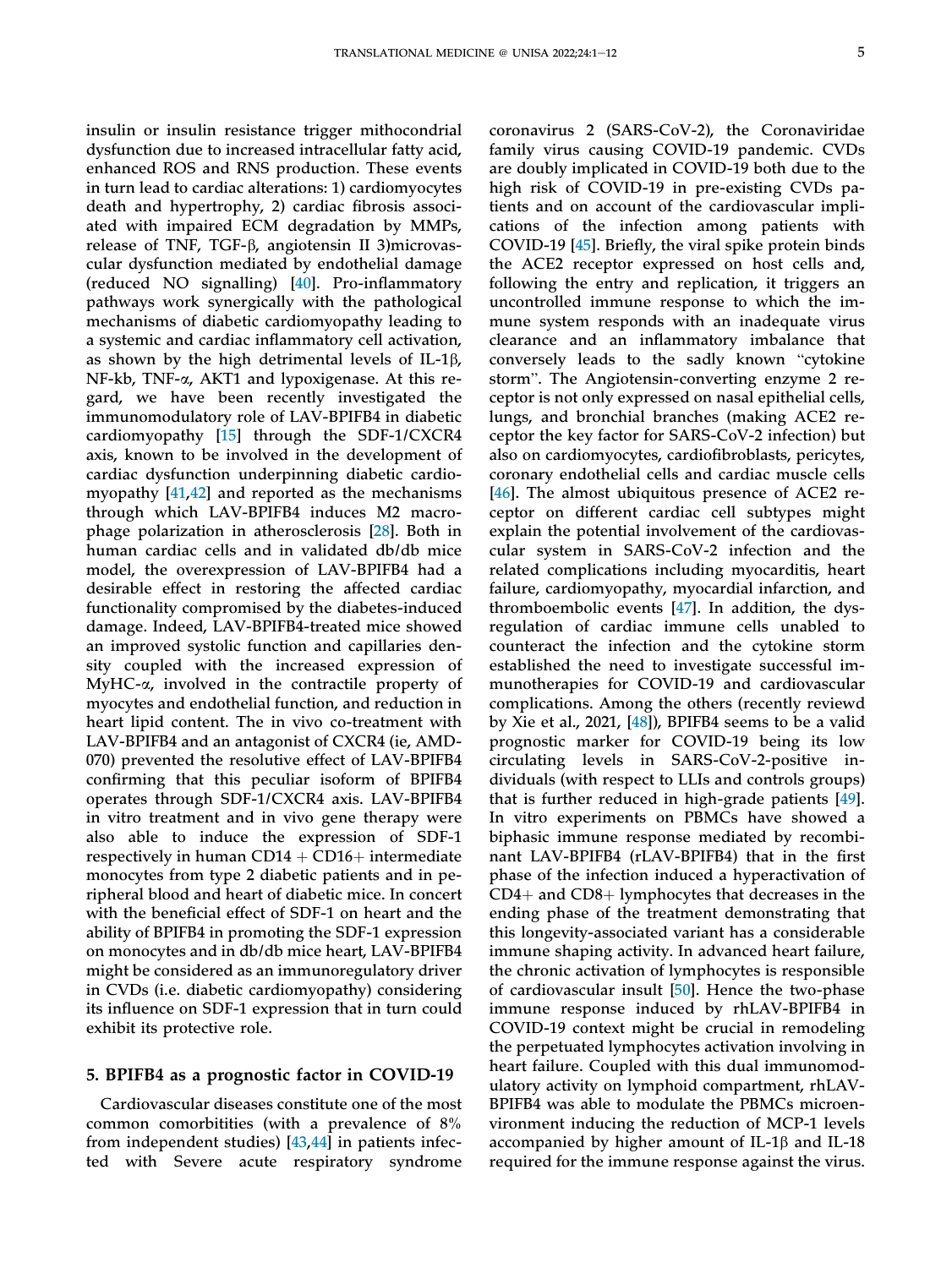MCP-1 is well-known for its role in regulating monocytes chemotaxis into the situ of inflammation and T-lymphocytes differentiation both in health and disease [\[51](#page-12-23)]. In light of that, MCP-1 (and its binding to cells expressing CCR2) has a pivotal role in atherosclerosis and myocardial infarction [[52](#page-12-24)[,53](#page-12-25)]. Mediators of CVDs can induce a significant release of MCP-1 by endothelial cells and smooth muscle cells of vascular wall promoting monocyte diapedesis into the endothelial space and the accumulation of lipid foam cells in the arterial wall. Since the crucial role of endothelial cells in COVID-19 and the known role of LAV-BPIFB4 in modulating the endothelial function [\[11](#page-11-8),[54\]](#page-12-26), BPIFB4 might exert its protective effect in endothelium dysfunction occurring during inflammatory conditions also opposing high levels of MCP-1.

Compared to inflammaging occurring in elderly people, LLIs maintain a fine balance between antiinflammatory and pro-inflammatory mechanisms and the Longevity-associated variant of BPIFB4 has proven to ensure the adequate inflammatory response in the above-investigated experimental setting of COVID-19. Its potential role as positive prognostic marker in COVID-19 is also confirmed by a better response to SARS-CoV-2 infection registered in centenarians of Italian region [[55](#page-12-27)].

## 6. The involvement of BPIFB4 in immune response to prolonged infections

Bacteria, fungi, viruses, and parasites can infect the organism in diverse sites such as lung, bloodstream, renal and genitourinary tracts. Stimulation of pattern recognition receptors (PRRs; ie, TLRs, NLRs, CLRs) by molecular patterns from microbial components named PAMPs (ie, LPS) triggers the innate immune response through the activation of signaling pathways (ie, NF-kb, JNK, ERK, inflammasome activation) that elicit the initial hyper-inflammatory response (made up of an intricate interplay of pro-inflammatory and anti-inflammatory processes) followed by a considerable immunesuppresion phase [\[56](#page-12-28),[57\]](#page-12-29) leading to a generalized dysregulation of the immune response. Neutrophils are systematically activated showing both an impaired migration in infection sites and increased release of immature neutrophils in blood stream after augmented granulopoiesis process [\[58](#page-12-30)]. Monocytes from septic patients show decreased HLA-DR and CD86 levels coupled with decreased expression of CD163 and increased expression of CD206 receptors [[59](#page-12-31)[,60](#page-12-32)]. Taken together these data suggest a dysregulated antigen presentation activity accompanied by higher propensity to acquire an

anti-inflammatory phenotype demonstrating a partial anergy in monocytes during uncontrolled host response to infections. Monocytes migrate rapidly during acute inflammation and can differentiate into macrophages or dendritic cells [\[61](#page-13-0)]. Dendritic cells undergo a caspase-3-mediated apoptosis and an excessive activation due to systemic circulation of PAMPs resulting in a limited ability of DCs in priming T cell response [[62\]](#page-13-1). If macrophages acquire a M1-like phenotype aimed to eliminate the pathogens in the early phase of infections, they quickly switch in a state of damaging tolerance towards the infectious agent (eg, LPS) leading to T cell apoptosis and the suppression of Th1 response [[63\]](#page-13-2). As above mentioned, BPIFB4 is particularly abundant on olfactory epithelium, in respiratory secretions, upper airways and proximal trachea [\[64](#page-13-3)]. Seen its expression in several hypothetical site of infection, its role as both defensine and immune-driver has been explored. LPS-infected human  $CD14+$  monocytes and induced-dendritic cells have demonstrated to be less prone to release TNF- $\alpha$  and IL-1 $\beta$  when pretreated with LAV-BPIFB4 [[20\]](#page-11-16) re-confirming the ability of the protein variant in balancing the inflammatory microenvironment. At the same time, monocyte-derived DCs exposed to LAV-BPIFB4 secreted more anti-inflammatory factors as IL-10 and TGF- $\beta$  in response to LPS and higher expression of CD11b marker tolerogenic. These data suggest LAV-BPIFB4 is able to blunt the proinflammatory response to LPS in monocytes and dendritic cells, the major innate immune cells involved in struggling infections.

Due to the diminished immune system efficiency (termed immune senescence), the persistence of a chronic low-grade pro-inflammatory state and comorbidities occurrence [\[65](#page-13-4)], elderly people display a decreased ability in clearing infections and in managing their clinical complications. In agreement with the above-mentioned in vitro observations, long-living individuals show a peculiar cytokine profile enriched with IL-10 and IL-1RA compared to healthy adults. This finding could lay the basis to speculate that the strong anti-inflammatory environment of LLIs is able to counterbalance the low-grade inflammatory background that makes elderly people less able to fight against infections.

### 7. A putative senotherapeutic action for LAV-BPIFB4

It is widely known that the incidence of CVDs increases with aging [[66\]](#page-13-5). This higher prevalence of CVDs in elderly population has been linked to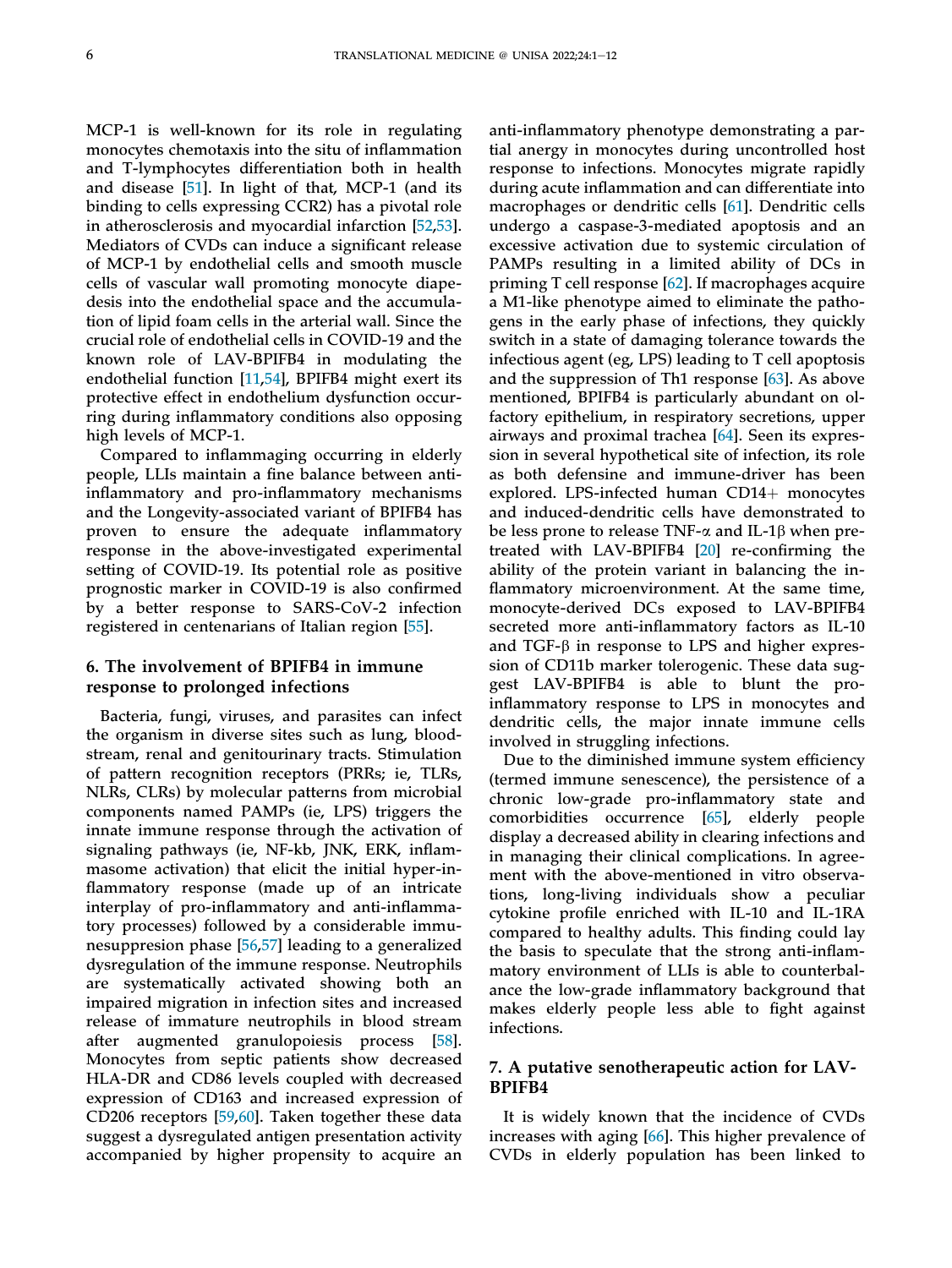several events among which a paradox has been contemplated as the major hallmark of ageing. Indeed, the gradual decline in immune cells function and abundance (hence insufficiency and dysregulation, termed immunosenescence, [[67\]](#page-13-6)) triggers a persistent chronic low-grade inflammation (hence over-reaction, termed inflammaging, [\[68](#page-13-7)]). Anatomically, the thimic involution occurring during aging produces ineffective central tolerance and reduced thymopoiesis leading to increased autoimmune responses and decreased efficiency in fighting infections. In addition, senescent cells release SASP factors (i.e., cytokines, chemokines, matrix metalloproteases, growth factors) influencing neighbouring cells and contributing to inflammaging. Even if acute cellular senescence has a beneficial role in heart regeneration and development [\[69](#page-13-8)], emerging data have proven that during aging the long-term accumulation of senescent cardiovascular and immune cells lays the basis for pathogenesis of several CVDs, such as hypertension [\[70](#page-13-9)], atherosclerosis [[71](#page-13-10)[,72](#page-13-11)] and heart failure [\[73](#page-13-12)]. In this regard, the role of LAV-BPIFB4 in delaying or halting immunosenescence has been investigated.

As the intricate cross-talk between cardiac cells and immune cells preserves cardiovascular homeostasis, immune senescent cells could contribute to enhance CVDs along with senescent myocytes, mainly in elderly [\[74](#page-13-13),[75\]](#page-13-14). To this aim, our data showed AAV-LAV-BPIFB4 gene transfer may counteract immunosenescence and vasculature aging in old mice [[76\]](#page-13-15). Firstly, we found a significant decrease in SA- $\beta$ -Gal activity in CD11b + myeloid cells isolated from 26 months C57BL/6J mice receiving the AAV-LAV-BPIFB4 compared to old-GFP mice. Furthermore, plasma of AAV-LAV-BPIFB4 mice showed a better SASP factor profile made up of lower levels of IL-1 $\beta$  and higher IL-10 levels. As immune senescent cells can regulate the myocardial microenvironment also by directly modulating myocytes senescence [[77\]](#page-13-16), these data suggest LAV-BPIFB4 gene transfer may be a valid tool in educating the senescence phenotype associated to worse CVDs outcomes. Since senescent cells release SASP factors in a non-cell autonomous manner eliciting a response in surrounding cells and tissues [[78\]](#page-13-17), aortas from old-mice showed a higher percentage of SA-b-Gal positive area that was significantly reduced in response to AAV-LAV-BPIFB4 in vivo treatment. Collectively, these data demonstrated LAV-BPIFB4 could shape the inflammatory cytokine plethora induced by senescence that in turn leads to tissue damage and ageing.

Recently, senescence and inflammation in ageing have been associated to  $NAD +$  levels decline attributable to higher expression of attributable  $NAD + \text{consuming enzymes}, \text{ including CD38}, \text{ in}$ immune cells compartment [[79\]](#page-13-18). Our data showed that AAV-LAV-BPIFB4 treatment induces a recovery in NAD  $+$  levels comparing to young and untreated mice. This data reached a translational value considering that LLIs showed a statistically significant increase of plasmatic NAD  $+$  levels with respect to old healthy control demonstrating LAV-BPIFB4 can positively interfere with the NAD  $+$  related ageing process in vivo. Moreover, LLIs genotype analysis proved that LAV-carriers are characterized by higher levels of  $NAD+$  in comparison to WT-carriers. In this light, this could be added to all those reason why LLIs and LAV-BPIFB4 carriers are less inclined to develop age-related diseases. Moreover, the AAV-LAV-BPIFB4 treatment seemed to provide a very efficient catabolic activity in the spleen of aged mice. Indeed, AAV-LAV-BPIFB4 leads to the enrichment of senescent cells in spleen coupled with the increase of active NK1.1 +  $CD69+$ cells among total splenocytes suggesting a role of LAV-BPIFB4 in clearing senescent cells through NK-induced cytotoxicity. Remarkably, AAV-LAV-BPIFB4 gene transfer also increased the M2 proresolving macrophages compartment in the spleen, reduced the amount of both spleen-resident CD38+ macrophages and  $CD38+$  pro-inflammatory monocytes and mitigated the splenic inflammatory microenvironment (generating a milieu made up of lower levels of IL-1 $\beta$ , IL-6, IFN- $\gamma$  and higher levels of IL-10).

To improve matters, the positively arranged milieu of AAV-LAV-BPIFB4 mice was capable to in vitro shaping the immune asset of a monocyte/ macrophage cell line by inducing the acquisition of M2-like phenotype and the internalization (and not the surface upregulation) of CD38 marker demonstrating AAV-LAV-BPIFB4 may be able in counteracting the non-autonomous effect by which senescence is gained by non-senescent cells. The role of LAV-BPIFB4 in enhancing the catabolic activity of the main hemocateretic organ and in restoring the activation of clearance mechanisms lost during ageing could be very beneficial in the reduction of cardiovascular senescence cell burden profoundly connected to a variety of CVDs [[80\]](#page-13-19). Moreover, the anti-inflammatory microenvironment opposing the SASP, the M2 polarizing effect (that in heart have pro-fibrotic and pro-angiogenic properties, [[81\]](#page-13-20)), the modulation of CD38 expression and  $NAD$  + activity (well known to be involved in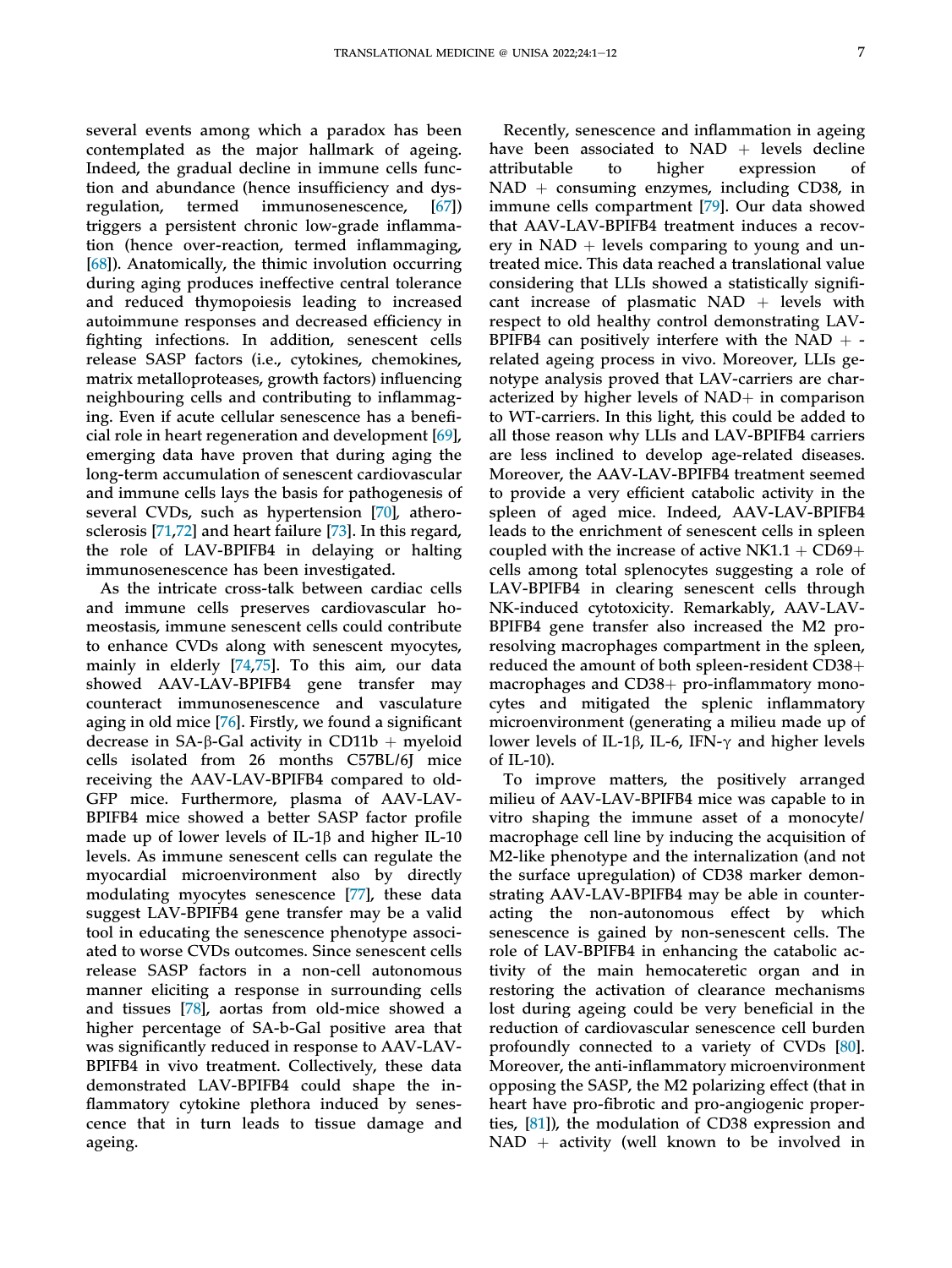<span id="page-9-0"></span>

|                            | Table 1. The pleiotropic immunomodulatory activity of LAV-BPIFB4 in CVDs                                                        |                                                                                                                                               |                                                                                                                                                                                                                                                                                                                                                                                                                                                                                                                                                                                                                                                                                                                                  |                                                                                           |      |
|----------------------------|---------------------------------------------------------------------------------------------------------------------------------|-----------------------------------------------------------------------------------------------------------------------------------------------|----------------------------------------------------------------------------------------------------------------------------------------------------------------------------------------------------------------------------------------------------------------------------------------------------------------------------------------------------------------------------------------------------------------------------------------------------------------------------------------------------------------------------------------------------------------------------------------------------------------------------------------------------------------------------------------------------------------------------------|-------------------------------------------------------------------------------------------|------|
| Pathology                  | Study Model                                                                                                                     | Type of study                                                                                                                                 | LAV-BPIFB4 effect                                                                                                                                                                                                                                                                                                                                                                                                                                                                                                                                                                                                                                                                                                                | Potential applications                                                                    | Ref  |
| COVID-19                   | Human PBMCs                                                                                                                     | In vitro, human recombinant<br>LAV-BPIFB4                                                                                                     | Modulation of PBMCs microenvironment: reduction<br>of pro-inflammatory MCP-1 levels and increase<br>Induction of biphasic immune response to<br>of anti-inflammatory IL-1 <sub>0</sub> and IL-18<br>SARS-CoV-2: starting hyperactivation<br>of CD4+ and CD8+ lymphocytes<br>followed by its reduction in the<br>ending phase of the treatment                                                                                                                                                                                                                                                                                                                                                                                    | COVID-19 prognosis<br>Valid biomarker in                                                  | [49] |
| cardiomyopathy<br>Diabetic | PBMCs from type 2 diabetic patients;<br>db/db mice model                                                                        | In vitro, human recombinant<br>In vivo, AAV-LAV-BPIFB4<br>gene therapy<br>LAV-BPIFB4                                                          | Induction of SDF-1 expression, through the<br>CXCR4 signaling                                                                                                                                                                                                                                                                                                                                                                                                                                                                                                                                                                                                                                                                    | therapeutical approach<br>Promising immuno<br>in treating diabetic<br>cardiomyopathy      | [15] |
| Infections                 | LPS-infected human CD14+ monocytes;<br>LPS-infected induced-dendritic cells                                                     | In vitro, human recombinant<br>In vitro, human recombinant<br>LAV-BPIFB4<br>LAV-BPIFB4                                                        | Inflammatory balance recovery: reduction of<br>pro-inflammatory TNF-a and IL-1ß levels<br>Induction of anti-inflammatory IL-10 and<br>TGF-ß factors and expression of CD11b<br>tolerogenic marker                                                                                                                                                                                                                                                                                                                                                                                                                                                                                                                                | myeloid cells-related<br>Regulatory factor of<br>immune response                          | [19] |
| Atherosclerosis            | BMCs from atherosclerotic patients<br>ApoE knockout mice (ApoE -/-)<br>Organotypic cultures of human<br>atherosclerotic vessels | In vitro, human recombinant<br>Ex vivo and in vitro, human<br>In vivo, AAV-LAV-BPIFB4<br>recombinant LAV-BPIFB4<br>gene therapy<br>LAV-BPIFB4 | Less levels of pro-inflammatory IL-1 <sub>8</sub> and TNF-a<br>Macrophage polarization towards the alternative<br>of 'non-classical' Ly6C <sup>low</sup> circulating monocytes<br>Peripheral monocyte redistribution and polarization<br>Induction of increased peripheral blood levels<br>of IL-23 and IL-27, key suppressor cytokines<br>Increase of 'classical' Ly6Chigh and decrease<br>Reduction of the atherogenic process and plaque<br>Reduction of the abundance of proliferating<br>and increased atheroprotective IL-33 levels<br>and shifting effect on splenic macrophages<br>towards the pro-resolving M2 phenotype.<br>M2 anti-inflammatory state<br>cytotoxic CD8+T cells<br>in atherosclerosis<br>stabilization | sides of atherosderosis<br>vascular and immune<br>counteracting both<br>Viable therapy in | [28] |
| Immunesenescence           | individuals and aged donors<br>26 months C57BL/6J mice<br>Plasma from long-living                                               | In vivo, AAV-LAV-BPIFB4<br>gene therapy                                                                                                       | Improvement of splenic catabolic activity: increase<br>reduction of spleen-resident CD38+ macrophages<br>Increase of $NAD +$ levels and reduction of<br>Modulation of SASP factors in plasma and<br>increase of M2 pro-resolving macrophages;<br>and CD38+ pro-inflammatory monocytes<br>Increase of NAD + levels in LLIs<br>Reduction of senescence in:<br>of active NK1.1 + $CD69+$ ;<br>$CD11b + myeloid cells$<br>CD38 activity<br>spleen milieu<br>Aortas                                                                                                                                                                                                                                                                   | tool in delaying immune<br>Valid senotherapeutic<br>system senescence                     | [76] |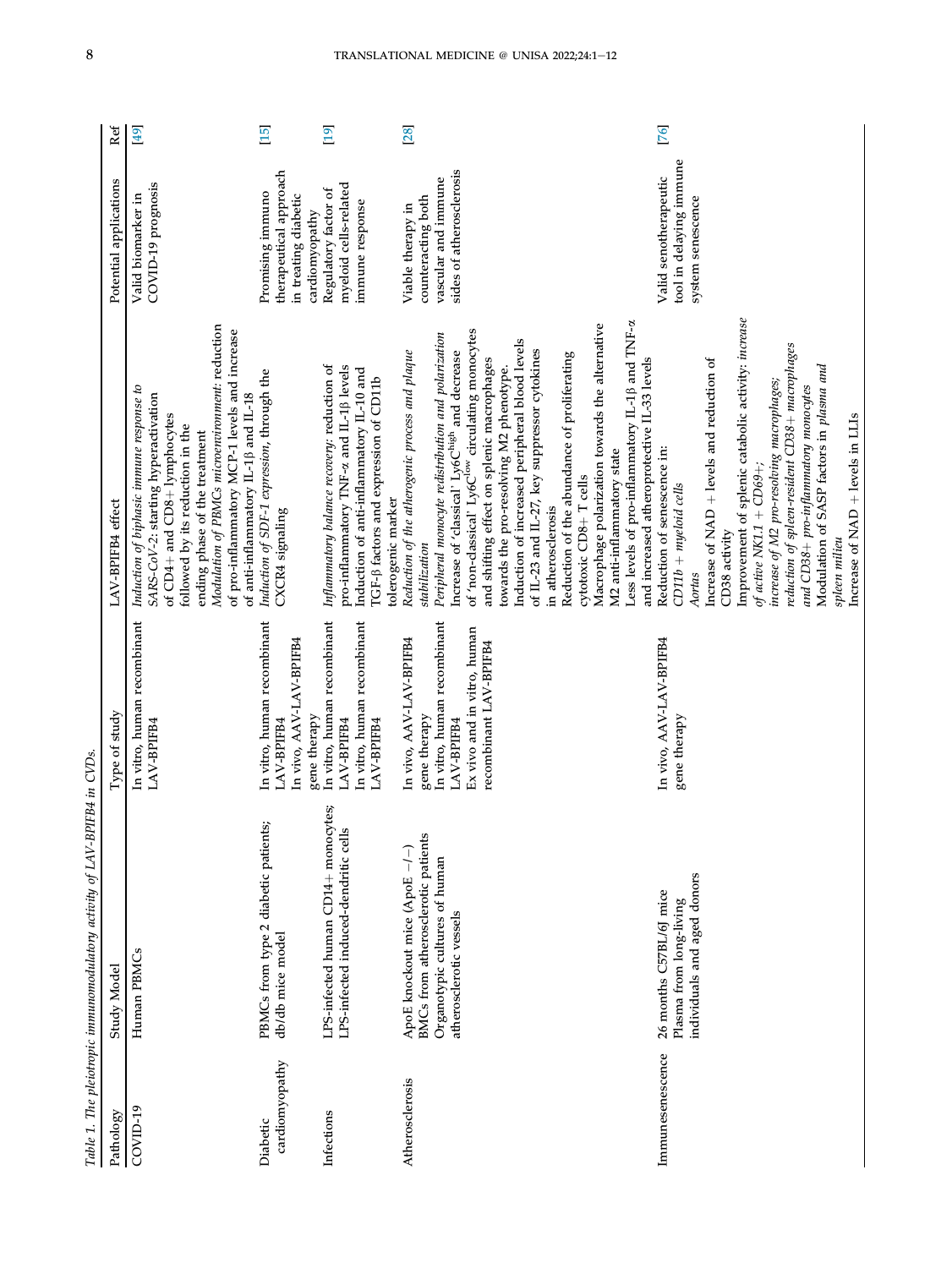<span id="page-10-0"></span>

Fig. 1. LAV-BPIFB4 effects on cardiovascular and immune system. LAV-BPIFB4 can influence the activity of immune cells in atherosclerosis, diabetic cardiomyopathy, and cardiovascular complications mainly by remodelling heart, enhancing anti-inflammatory circuits and prevent endothelium dysfunction.

several CVDs, as hypertension, arrhythmia, coronary heart disease, [[82\]](#page-13-21)) elect LAV-BPIFB4 as valid tool in delaying heart senescence as well done in immune system.

As the excessive senescent cells accumulation represents one of the pillars of ageing and chronic diseases [[83,](#page-13-22)[84](#page-13-23)], AAV-LAV-BPIFB4 treatment showed both catabolic and senotherapeutic effects by succeeding in proper eliminating and shaping senescent cells. Seen the role of LAV-BPIFB4 in rejuvenating both the immune and cardiac senescent compartment and considering the involvement of CD38-dependent NADase activity in cardiac myocytes and endothelial cells [[85\]](#page-13-24), a potential role of LAV-BPIFB4 in reducing the CD38 activity in myocyte cells is plausible. Moreover, the peculiar attitude of LLIs in stemming the senescence process is another lesson to be considered for better exploring ageing and age-related disease. In this perspective, LAV-BPIFB4 could be a useful senotherapeutic agent in heart and immune system ensuring the homeostasis lost with ageing.

#### 8. Conclusions

A plethora of research papers have been clearly documented the activation of immune pathways and the involvement of both cellular and soluble immune mediators in the onset, progression and prognosis of the main cardiovascular diseases. Long living individuals are a precious source of knowledge from which to draw not merely the secrets of healthy ageing but mainly all the mechanisms through which a correct homeostasis between immune and cardiovascular system can be reached. In the past years, we discovered that longevityassociated variant of the BPIFB4, a protein belonging to the innate immune compartment due to its antimicrobial properties, also corrects endothelial dysfunction, atherosclerosis and immunesenescence by establishing in part a protective immune response. Looking for both prognostic biomarkers as well as for innovative immunomodulatory tools, here we deeply reviewed the role of LAV-BPIFB4 in positively influencing the activity of immune cells in atherosclerosis, diabetic cardiomyopathy, and cardiovascular complications to prolonged or aberrant infections (as summarized in [Table 1\)](#page-9-0).

The ability of LAV-BPIFB4 to limit CVD progression and fate by a) skewing M2 response, b) reducing  $CD8+T$  cell reactivity, c) enhancing regulatory circuits in plasma (IL-10, IL-1RA), d) reducing  $CD38 + NADase$  expression in immune cells, e) establishing a dual response to LPS stimulation (both enhancing and dampening) and f) enrichment of the pool of protective patrolling monocytes might suggest the best way to tune the immune system in age-related conditions ([Fig. 1](#page-10-0)). Indeed, as immune cell functions that are deleterious in heart and vessels may be required for mounting an efficient host response against any kinds of insults and stressors;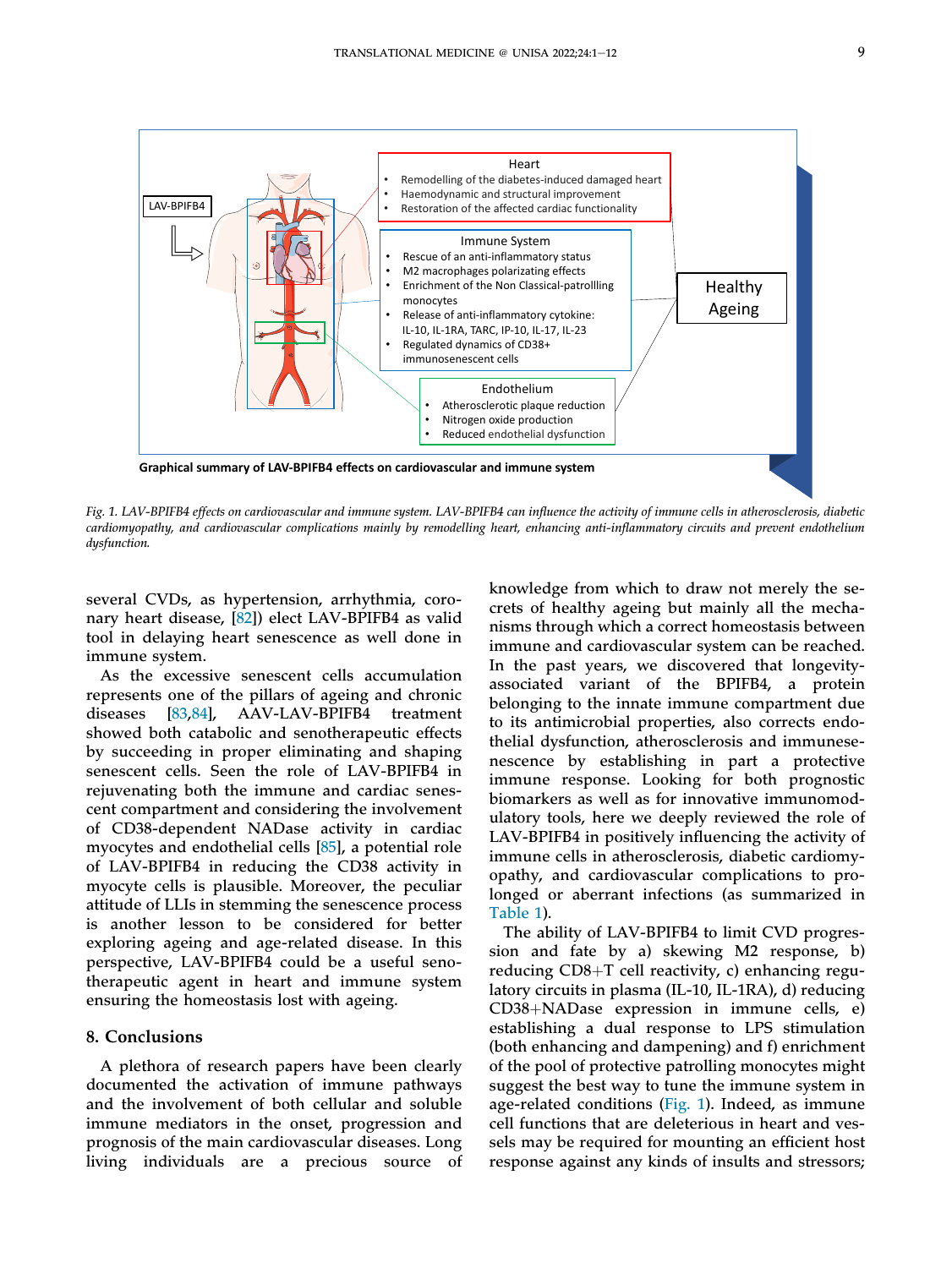in future immunomodulatory signals, such as LAV-BPIFB4, more than non-specific immunosuppressants may constitute a desirable valid option in the management of CVDs.

#### Funding

This work was supported by: research funding from Cariplo Foundation (n.2016-0874) to A.A.P. and C.V., Ministry of Health (RF-2016-02364864) to A.A.P. and C.V, Italian Ministry of Health Ricerca Corrente-IRCCS MultiMedica funding program to A.A.P.

#### Conflict of interest

All authors declare no financial or competing interests that are directly relevant to the content of this manuscript.

#### References

- <span id="page-11-0"></span>[1] World Health Organization. Cardiovascular diseases (CVDs). 2017. [https://www.who.int/health-topics/cardiovascular](https://www.who.int/health-topics/cardiovascular-diseases#tab=tab_1)[diseases#tab](https://www.who.int/health-topics/cardiovascular-diseases#tab=tab_1)=[tab\\_1](https://www.who.int/health-topics/cardiovascular-diseases#tab=tab_1).
- <span id="page-11-1"></span>[2] Perbellini F, Watson SA, Bardi I, Terracciano CM. Heterocellularity and cellular cross-talk in the cardiovascular system. Front Cardiovasc Med 2018;5:143. [https://doi.org/10.](https://doi.org/10.3389/fcvm.2018.00143) [3389/fcvm.2018.00143](https://doi.org/10.3389/fcvm.2018.00143).
- <span id="page-11-2"></span>[3] Pinto AR, Ilinykh A, Ivey MJ, Kuwabara JT, D'Antoni ML, Debuque R, et al. Revisiting cardiac cellular composition. Circ Res 2016;118:400-9. [https://doi.org/10.1161/CIRCRE-](https://doi.org/10.1161/CIRCRESAHA.115.307778)[SAHA.115.307778.](https://doi.org/10.1161/CIRCRESAHA.115.307778)
- <span id="page-11-3"></span>[4] Litviňuková M, Talavera-López C, Maatz H, Reichart D, Worth CL, Lindberg EL, et al. Cells of the adult human heart. Nature 2020;588:466-72. [https://doi.org/10.1038/s41586-020-](https://doi.org/10.1038/s41586-020-2797-4) [2797-4.](https://doi.org/10.1038/s41586-020-2797-4)
- <span id="page-11-4"></span>[5] Sniderman AD, Furberg CD. Age as a modifiable risk factor for cardiovascular disease. Lancet 2008;371:1547-9. [https://](https://doi.org/10.1016/S0140-6736(08)60313-X) [doi.org/10.1016/S0140-6736\(08\)60313-X](https://doi.org/10.1016/S0140-6736(08)60313-X).
- <span id="page-11-5"></span>[6] Aiello A, Accardi G, Candore G, Carruba G, Davinelli S, Passarino G, et al. Nutrigerontology: a key for achieving successful ageing and longevity. Immun Ageing 2016;13:17. <https://doi.org/10.1186/s12979-016-0071-2>. PMID: 27213002; PMCID: PMC4875663.
- <span id="page-11-6"></span>[7] Sebastiani P, Solovieff N, Dewan AT, Walsh KM, Puca A, Hartley SW, et al. Genetic signatures of exceptional longevity in humans. PLoS One 2012;7:e29848. [https://doi.org/10.1371/](https://doi.org/10.1371/journal.pone.0029848) [journal.pone.0029848](https://doi.org/10.1371/journal.pone.0029848).
- <span id="page-11-7"></span>[8] Perls T, Shea-Drinkwater M, Bowen-Flynn J, Ridge SB, Kang S, Joyce E, et al. Exceptional familial clustering for extreme longevity in humans. J Am Geriatr Soc 2000;48: 1483-5
- [9] Perls TT, Wilmoth J, Levenson R, Drinkwater M, Cohen M, Bogan H, et al. Life-long sustained mortality advantage of siblings of centenarians. Proc Natl Acad Sci U S A 2002;99: 8442-7. <https://doi.org/10.1073/pnas.122587599>.
- [10] Terry DF, Wilcox MA, McCormick MA, Perls TT. Cardiovascular disease delay in centenarian offspring. J Gerontol A Biol Sci Med Sci 2004;59:385-9. [https://doi.org/10.1093/ger](https://doi.org/10.1093/gerona/59.4.m385)[ona/59.4.m385](https://doi.org/10.1093/gerona/59.4.m385).
- <span id="page-11-8"></span>[11] Villa F, Carrizzo A, Spinelli CC, Ferrario A, Malovini A, Maciag A, et al. Genetic analysis reveals a longevity-associated protein modulating endothelial function and angiogenesis. Circ Res 2015;117:333-45. [https://doi.org/10.1161/](https://doi.org/10.1161/CIRCRESAHA.117.305875) [CIRCRESAHA.117.305875](https://doi.org/10.1161/CIRCRESAHA.117.305875).
- [12] Villa F, Carrizzo A, Ferrario A, Maciag A, Cattaneo M, Spinelli CC, et al. A model of evolutionary selection: the cardiovascular protective function of the longevity associated variant of BPIFB4. Int J Mol Sci 2018;19:3229. [https://doi.org/](https://doi.org/10.3390/ijms19103229) [10.3390/ijms19103229](https://doi.org/10.3390/ijms19103229).
- <span id="page-11-9"></span>[13] Malavolta M, Dato S, Villa F, De Rango F, Iannone F, Ferrario A, et al. LAV-BPIFB4 associates with reduced frailty in humans and its transfer prevents frailty progression in old mice. Aging (Albany NY) 2019;11:9220. [https://doi.org/10.](https://doi.org/10.18632/aging.102209) [18632/aging.102209.](https://doi.org/10.18632/aging.102209)
- <span id="page-11-10"></span>[14] Britto CJ, Cohn L. Bactericidal/Permeability-increasing protein fold-containing family member A1 in airway host protection and respiratory disease. Am J Respir Cell Mol Biol 2015;52:525-34. <https://doi.org/10.1165/rcmb.2014-0297RT>.
- <span id="page-11-11"></span>[15] Dang Z, Avolio E, Thomas AC, Faulkner A, Beltrami AP, Cervellin C, et al. Transfer of a human gene variant associated with exceptional longevity improves cardiac function in obese type 2 diabetic mice through induction of the SDF-1/ CXCR4 signalling pathway. Eur J Heart Fail 2020;22:1568-81. <https://doi.org/10.1002/ejhf.1840>.
- <span id="page-11-12"></span>[16] Spinetti G, Sangalli E, Specchia C, Villa F, Spinelli C, Pipolo R, et al. The expression of the BPIFB4 and CXCR4 associates with sustained health in long-living individuals from Cilento-Italy. Aging (Albany NY)  $2017;9:370-80$ . [https://doi.org/10.18632/aging.101159.](https://doi.org/10.18632/aging.101159)
- <span id="page-11-13"></span>[17] Di Pardo A, Ciaglia E, Cattaneo M, Maciag A, Montella F, Lopardo V, et al. The longevity-associated variant of BPIFB4 improves a CXCR4-mediated striatum-microglia crosstalk preventing disease progression in a mouse model of Huntington's disease. Cell Death Dis 2020;11:546. [https://doi.org/](https://doi.org/10.1038/s41419-020-02754-w) [10.1038/s41419-020-02754-w.](https://doi.org/10.1038/s41419-020-02754-w)
- <span id="page-11-14"></span>[18] Villa F, Malovini A, Carrizzo A, Spinelli CC, Ferrario A, Maciąg A, et al. Serum BPIFB4 levels classify health status in long-living individuals. Immun Ageing 2015;12:27. [https://](https://doi.org/10.1186/s12979-015-0054-8) [doi.org/10.1186/s12979-015-0054-8.](https://doi.org/10.1186/s12979-015-0054-8)
- <span id="page-11-15"></span>[19] Ciaglia E, Montella F, Maciag A, Scala P, Ferrario A, Banco C, et al. Longevity-associated variant of BPIFB4 mitigates monocyte-mediated acquired immune response. J Gerontol A Biol Sci Med Sci 2019;74(Suppl\_1):S38-44. [https://doi.org/](https://doi.org/10.1093/gerona/glz036) [10.1093/gerona/glz036.](https://doi.org/10.1093/gerona/glz036)
- <span id="page-11-16"></span>[20] Ciaglia E, Montella F, Lopardo V, Scala P, Ferrario A, Cattaneo M, et al. Circulating BPIFB4 levels associate with and influence the abundance of reparative monocytes and macrophages in long living individuals. Front Immunol 2020; 11:1034. [https://doi.org/10.3389/](https://doi.org/10.3389/fimmu.2020.01034)fimmu.2020.01034.
- <span id="page-11-17"></span>[21] Montella F, Lopardo V, Vecchione C, Puca AA, Ciaglia E. High TARC plasma levels confer protection to long living individuals by inducing M2 profile. Cytokine 2021;137: 155305. <https://doi.org/10.1016/j.cyto.2020.155305>.
- <span id="page-11-18"></span>[22] Liu MT, Chen BP, Oertel P, Buchmeier MJ, Armstrong D, Hamilton TA, et al. The T cell chemoattractant IFN-inducible protein 10 is essential in host defense against viral-induced neurologic disease. J Immunol 2000;20:2327-30. [https://doi.](https://doi.org/10.4049/jimmunol.165.5.2327) [org/10.4049/jimmunol.165.5.2327](https://doi.org/10.4049/jimmunol.165.5.2327).
- <span id="page-11-19"></span>[23] Katakura T, Miyazaki M, Kobayashi M, Herndon DN, Suzuki F. CCL17 and IL-10 as effectors that enable alternatively activated macrophages to inhibit the generation of classically activate macrophages. J Immunol 2004;172: 1407e13. <https://doi.org/10.4049/jimmunol.172.3.1407>.
- <span id="page-11-20"></span>[24] Thomas G, Tacke R, Hedrick CC, Hanna RN. Nonclassical patrolling monocyte function in the vasculature. Arterioscler Thromb Vasc Biol 2015;35:1306-16. [https://doi.org/10.1161/](https://doi.org/10.1161/ATVBAHA.114.304650) [ATVBAHA.114.304650](https://doi.org/10.1161/ATVBAHA.114.304650).
- <span id="page-11-21"></span>[25] Olingy CE, San Emeterio CL, Ogle ME, Kriegere JR, Bruce AC, Pfau DD, et al. Non-classical monocytes are biased progenitors of wound healing macrophages during soft tissue injury. Sci Rep 2017;7:447. [https://doi.org/10.1038/](https://doi.org/10.1038/s41598-017-00477-1) [s41598-017-00477-1.](https://doi.org/10.1038/s41598-017-00477-1)
- <span id="page-11-22"></span>[26] Dossena M, Ferrario A, Lopardo V, Ciaglia E, Puca AA. New insights for BPIFB4 in cardiovascula therapy. Int J Mol Sci 2020;21:7163. <https://doi.org/10.3390/ijms21197163>.
- <span id="page-11-23"></span>[27] Spinelli CC, Carrizzo A, Ferrario A, Villa F, Damato A, Ambrosio M, et al. LAV-BPIFB4 isoform modulates eNOS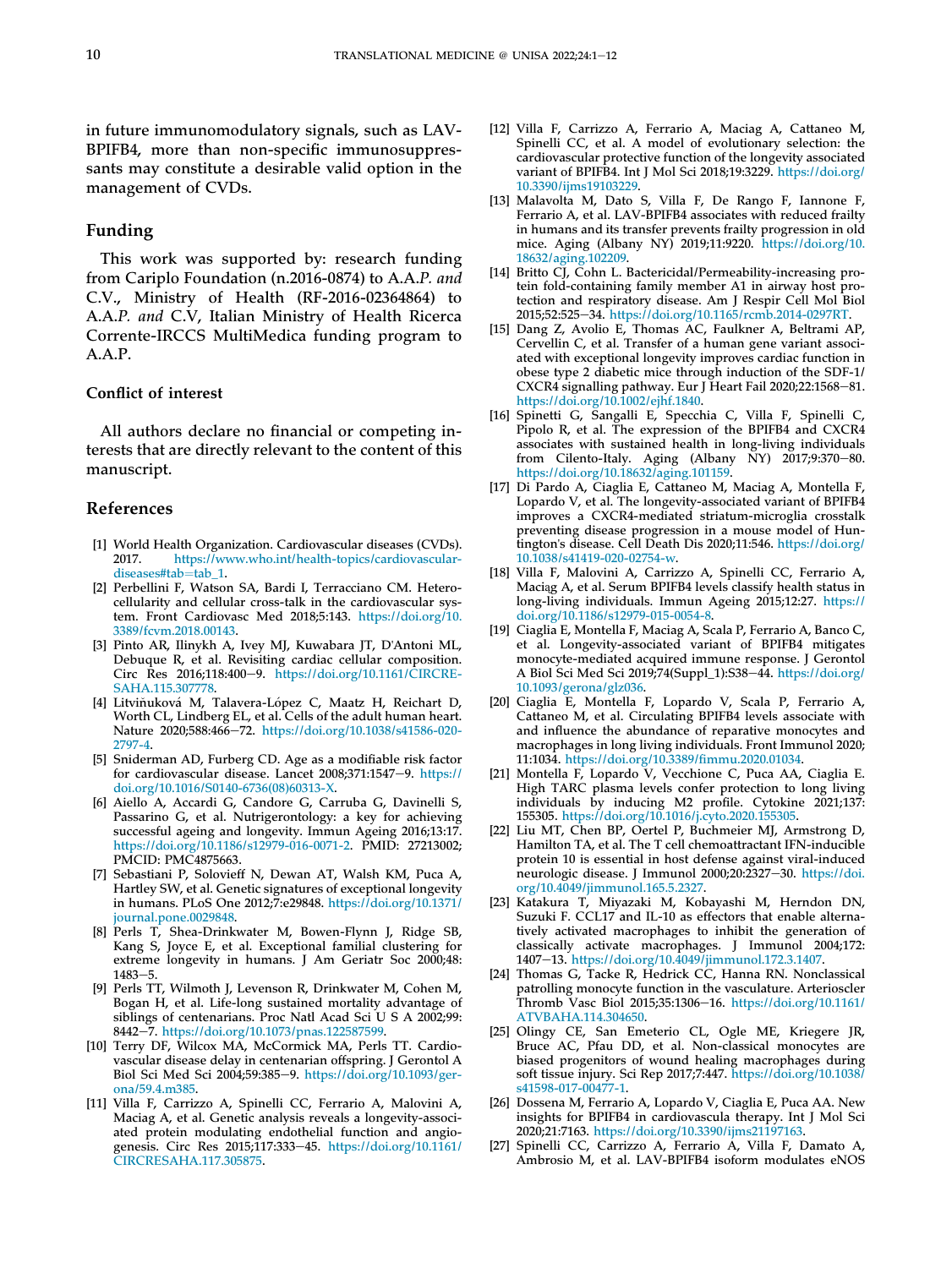signalling through Ca2+/PKC-alpha-dependent mechanism. Cardiovasc Res 2017;113:795-804. [https://doi.org/10.1093/](https://doi.org/10.1093/cvr/cvx072) [cvr/cvx072.](https://doi.org/10.1093/cvr/cvx072)

- <span id="page-12-0"></span>[28] Puca AA, Carrizzo A, Spinelli CC, Damato A, Ambrosio M, et al. Single systemic transfer of a human gene associated with exceptional longevity halts the progression of atherosclerosis and inflammation in ApoE knockout mice through a CXCR4-mediated mechanism. Eur Heart J 2020;41:2487-97. <https://doi.org/10.1093/eurheartj/ehz459>.
- <span id="page-12-1"></span>[29] Fernández-Ruiz I. Immune system and cardiovascular disease. Nat Rev Cardiol 2016;13:503. [https://doi.org/10.1038/](https://doi.org/10.1038/nrcardio.2016.127) [nrcardio.2016.127](https://doi.org/10.1038/nrcardio.2016.127).
- <span id="page-12-2"></span>[30] Wolf D, Ley K. Immunity and inflammation in atherosclerosis. Circ Res 2019;124:315-27. [https://doi.org/10.1161/CIR-](https://doi.org/10.1161/CIRCRESAHA.118.313591)[CRESAHA.118.313591](https://doi.org/10.1161/CIRCRESAHA.118.313591).
- <span id="page-12-3"></span>[31] Hansson G, Hermansson A. The immune system in atherosclerosis. Nat Immunol 2011;12:204-12. [https://doi.org/10.](https://doi.org/10.1038/ni.2001) [1038/ni.2001.](https://doi.org/10.1038/ni.2001)
- <span id="page-12-4"></span>[32] Sattler S, Kennedy-Lydon T. The immunology of cardiovascular homeostasis and pathology. Springer; 2017. [https://doi.](https://doi.org/10.1007/978-3-319-57613-8) [org/10.1007/978-3-319-57613-8.](https://doi.org/10.1007/978-3-319-57613-8)
- <span id="page-12-5"></span>[33] Greaves DR, Gordon S. The macrophage scavenger receptor at 30 years of age: current knowledge and future challenges. Lipid Res 2009;50(Suppl). [https://doi.org/10.1194/jlr.](https://doi.org/10.1194/jlr.R800066-JLR200) [R800066-JLR200](https://doi.org/10.1194/jlr.R800066-JLR200). S282-S286.
- <span id="page-12-6"></span>[34] Duewell P, Kono H, Rayner KJ, Sirois CM, Vladimer G, Bauernfeind FG, et al. NLRP3 inflammasomes are required for atherogenesis and activated by cholesterol crystals. Nature 2010;466:652. [https://doi.org/10.1038/nature08938.](https://doi.org/10.1038/nature08938)
- <span id="page-12-7"></span>[35] Chinetti-Gbaguidi G, Colin S, Staels B. Macrophage subsets in atherosclerosis. Nat Rev Cardiol 2015;12:10-7. [https://doi.](https://doi.org/10.1038/nrcardio.2014.173) [org/10.1038/nrcardio.2014.173](https://doi.org/10.1038/nrcardio.2014.173).
- <span id="page-12-8"></span>[36] DiPietro LA. Wound healing: the role of the macrophage and other immune cells. Shock 1995;4:233-40.
- <span id="page-12-9"></span>[37] Wang JC, Bennett MR. Aging and atherosclerosis: mechanisms, functional consequences, and potential therapeutics for cellular senescence. Circ Res 2012;111:245-59. [https://doi.](https://doi.org/10.1161/CIRCRESAHA.111.261388) [org/10.1161/CIRCRESAHA.111.261388](https://doi.org/10.1161/CIRCRESAHA.111.261388).
- <span id="page-12-10"></span>[38] Davidoff AJ, Davidson MB, Carmody MW, Davis ME, Ren J. Diabetic cardiomyocyte dysfunction and myocyte insulin resistance: role of glucose-induced PKC activity. Mol Cell Biochem 2004;262:155-63. [https://doi.org/10.1023/b:mcbi.](https://doi.org/10.1023/b:mcbi.0000038231.68078.4b) [0000038231.68078.4b](https://doi.org/10.1023/b:mcbi.0000038231.68078.4b).
- <span id="page-12-11"></span>[39] Jia G, Hill MA, Sowers JR. Diabetic cardiomyopathy: an update of mechanisms contributing to this clinical entity. Circ Res 2018;122:624-38. [https://doi.org/10.1161/CIRCRE-](https://doi.org/10.1161/CIRCRESAHA.117.311586)[SAHA.117.311586.](https://doi.org/10.1161/CIRCRESAHA.117.311586)
- <span id="page-12-12"></span>[40] Tan Y, Zhang Z, Zheng C, Wintergerst KA, Keller BB, Cai L. Mechanisms of diabetic cardiomyopathy and potential therapeutic strategies: preclinical and clinical evidence. Nat Rev Cardiol 2020;17:585-607. [https://doi.org/10.1038/s41569-](https://doi.org/10.1038/s41569-020-0339-2) [020-0339-2.](https://doi.org/10.1038/s41569-020-0339-2)
- <span id="page-12-13"></span>[41] Chu PY, Walder K, Horlock D, Williams D, Nelson E, Byrne M, et al. CXCR4 antagonism attenuates the development of diabetic cardiac fibrosis. PLoS One 2015;10:e0133616. <https://doi.org/10.1371/journal.pone.0133616>.
- <span id="page-12-14"></span>[42] Mayorga ME, Kiedrowski M, McCallinhart P, Forudi F, Ockunzzi J, Weber K, et al. Role of SDF-1:CXCR4 in impaired post-myocardial infarction cardiac repair in diabetes. Stem Cells Transl Med 2018;7:115-24. [https://doi.org/10.1002/](https://doi.org/10.1002/sctm.17-0172) [sctm.17-0172.](https://doi.org/10.1002/sctm.17-0172)
- <span id="page-12-15"></span>[43] Zhou F, Yu T, Du R, Fan G, Liu Y, Liu Z, et al. Clinical course and risk factor for mortality of adult inpatients with COVID-19 in Wuhan, China: a retrospective cohort study. Lancet 2020;395:1054-62. [https://doi.org/10.1016/S0140-](https://doi.org/10.1016/S0140-6736(20)30566-3) [6736\(20\)30566-3.](https://doi.org/10.1016/S0140-6736(20)30566-3)
- <span id="page-12-16"></span>[44] Kwenandar F, Japar KV, Damay V, Hariyanto TI, Tanaka M, Lugito NPH, et al. Coronavirus disease 2019 and cardiovascular system: a narrative review. Int J Cardiol Heart Vasc 2020;29:100557. [https://doi.org/10.1016/j.ijcha.2020.100557.](https://doi.org/10.1016/j.ijcha.2020.100557)
- <span id="page-12-17"></span>[45] Guo T, Fan Y, Chen M, Wu X, Zhang L, He T, et al. Cardiovascular implications of fatal outcomes of patients with

coronavirus disease 2019 (COVID-19). JAMA Cardiol 2020;5: 811-8. <https://doi.org/10.1001/jamacardio.2020.1017>

- <span id="page-12-18"></span>[46] Nicin L, Abplanalp WT, Mellentin H, Kattih B, Tombor L, John D, et al. Cell type-specific expression of the putative SARS-CoV-2 receptor ACE2 in human hearts. Eur Heart J 2020;41:1804-6. <https://doi.org/10.1093/eurheartj/ehaa311>.
- <span id="page-12-19"></span>[47] Maab H, Mustafa F, Shabbir SJ. Cardiovascular impact of COVID-19: an array of presentations. Acta Biomed 2021;92: e2021021. [https://doi.org/10.23750/abm.v92i2.10299.](https://doi.org/10.23750/abm.v92i2.10299)
- <span id="page-12-20"></span>[48] Xie B, Zhang J, Li Y, Yuan S, Shang Y. COVID-19: imbalanced immune responses and potential immunotherapies.<br>Front Immunol 2021;11:607583. https://doi.org/10.3389/ Front Immunol 2021;11:607583. [https://doi.org/10.3389/](https://doi.org/10.3389/fimmu.2020.607583) fi[mmu.2020.607583.](https://doi.org/10.3389/fimmu.2020.607583)
- <span id="page-12-21"></span>[49] Ciaglia E, Lopardo V, Montella F, Sellitto C, Manzo V, De Bellis E, et al. BPIFB4 circulating levels and its prognostic relevance in COVID-19. J Gerontol A Biol Sci Med Sci 2021; 76:1775-83. [https://doi.org/10.1093/gerona/glab208.](https://doi.org/10.1093/gerona/glab208)
- <span id="page-12-22"></span>[50] Bansal SS, Ismahil MA, Goel M, Patel B, Hamid T, Rokosh G, et al. Activated T lymphocytes are essential drivers of pathological remodeling in ischemic heart failure. Circ Heart Fail 2017;10:e003688. [https://doi.org/10.1161/CIRCHEARTFAI-](https://doi.org/10.1161/CIRCHEARTFAILURE.116.003688)[LURE.116.003688](https://doi.org/10.1161/CIRCHEARTFAILURE.116.003688).
- <span id="page-12-23"></span>[51] França CN, Izar MCO, Hortencio MNS, do Amaral JB, ^ Ferreira CES, Tuleta ID, et al. Monocyte subtypes and the CCR2 chemokine receptor in cardiovascular disease. Clin Sci (Lond) 2017;131:1215-24. https://doi.org/10.1042/ [https://doi.org/10.1042/](https://doi.org/10.1042/CS20170009) [CS20170009](https://doi.org/10.1042/CS20170009)
- <span id="page-12-24"></span>[52] Georgakis MK, Malik R, Björkbacka H, Pana TA, Demissie S, Ayers C, et al. Circulating monocyte chemoattractant protein-1 and risk of stroke: meta-analysis of population-based studies involving 17 180 individuals. Circ Res 2020;126:e9. [https://doi.org/10.1161/RES.0000000000000317.](https://doi.org/10.1161/RES.0000000000000317)
- <span id="page-12-25"></span>[53] Georgakis MK, van der Laan SW, Asare Y, Mekke JM, Haitjema S, Schoneveld AH, et al. Monocyte-Chemoattractant protein-1 levels in human atherosclerotic lesions associate with plaque vulnerability. Arterioscler Thromb Vasc Biol 2021;41:2038-48. [https://doi.org/10.1161/ATV-](https://doi.org/10.1161/ATVBAHA.121.316091)[BAHA.121.316091](https://doi.org/10.1161/ATVBAHA.121.316091).
- <span id="page-12-26"></span>[54] Evans PC, Rainger GE, Mason JC, Guzik TJ, Osto E, Stamataki Z, et al. Endothelial dysfunction in COVID-19: a position paper of the ESC working group for atherosclerosis and vascular biology, and the ESC council of basic cardiovascular science. Cardiovasc Res 2020;116:2177-84. [https://](https://doi.org/10.1093/cvr/cvaa230) [doi.org/10.1093/cvr/cvaa230.](https://doi.org/10.1093/cvr/cvaa230)
- <span id="page-12-27"></span>[55] Marcon G, Tettamanti M, Capacci G, Fontanel G, Spanò M, Nobili A, et al. COVID-19 mortality in Lombardy: the vulnerability of the oldest old and the resilience of male centenarians. Aging (Albany NY) 2020;12:15186-95. [https://](https://doi.org/10.18632/aging.103872) [doi.org/10.18632/aging.103872](https://doi.org/10.18632/aging.103872).
- <span id="page-12-28"></span>[56] Delano MJ, Ward PA. Sepsis-induced immune dysfunction: can immune therapies reduce mortality? J Clin Invest 2016; 126:23e31. [https://doi.org/10.1172/JCI82224.](https://doi.org/10.1172/JCI82224)
- <span id="page-12-29"></span>[57] Boomer JS, To K, Chang KC, Takasu O, Osborne DF, Walton AH, et al. Immunosuppression in patients who die of sepsis and multiple organ failure. JAMA 2011;306:2594-605. <https://doi.org/10.1001/jama.2011.1829>.
- <span id="page-12-30"></span>[58] Shen XF, Cao K, Jiang JP, Guan WX, Du JF. Neutrophil dysregulation during sepsis: an overview and update. J Cell Mol Med 2017;21:1687-97. [https://doi.org/10.1111/jcmm.13112.](https://doi.org/10.1111/jcmm.13112)
- <span id="page-12-31"></span>[59] Ferreira da Mota NV, Brunialti MKC, Santos SS, Machado FR, Assuncao M, Azevedo LCP, et al. Immunophenotyping of monocytes during human sepsis shows impairment in antigen presentation: a shift toward nonclassical differentiation and upregulation of  $FC\gamma Ri$ -receptor.<br>Shock 2018;50:293-300. https://doi.org/10.1097/SHK. [https://doi.org/10.1097/SHK.](https://doi.org/10.1097/SHK.0000000000001078) [0000000000001078.](https://doi.org/10.1097/SHK.0000000000001078)
- <span id="page-12-32"></span>[60] Venet F, Tissot S, Debard AL, Faudot C, Crampé C, Pachot A, et al. Decreased monocyte human leukocyte antigen-DR expression after severe burn injury: correlation with severity and secondary septic shock. Crit Care Med 2007;35:1910. [https://doi.org/10.1097/01.CCM.0000275271.](https://doi.org/10.1097/01.CCM.0000275271.77350.B6) [77350.B6.](https://doi.org/10.1097/01.CCM.0000275271.77350.B6) 1907.